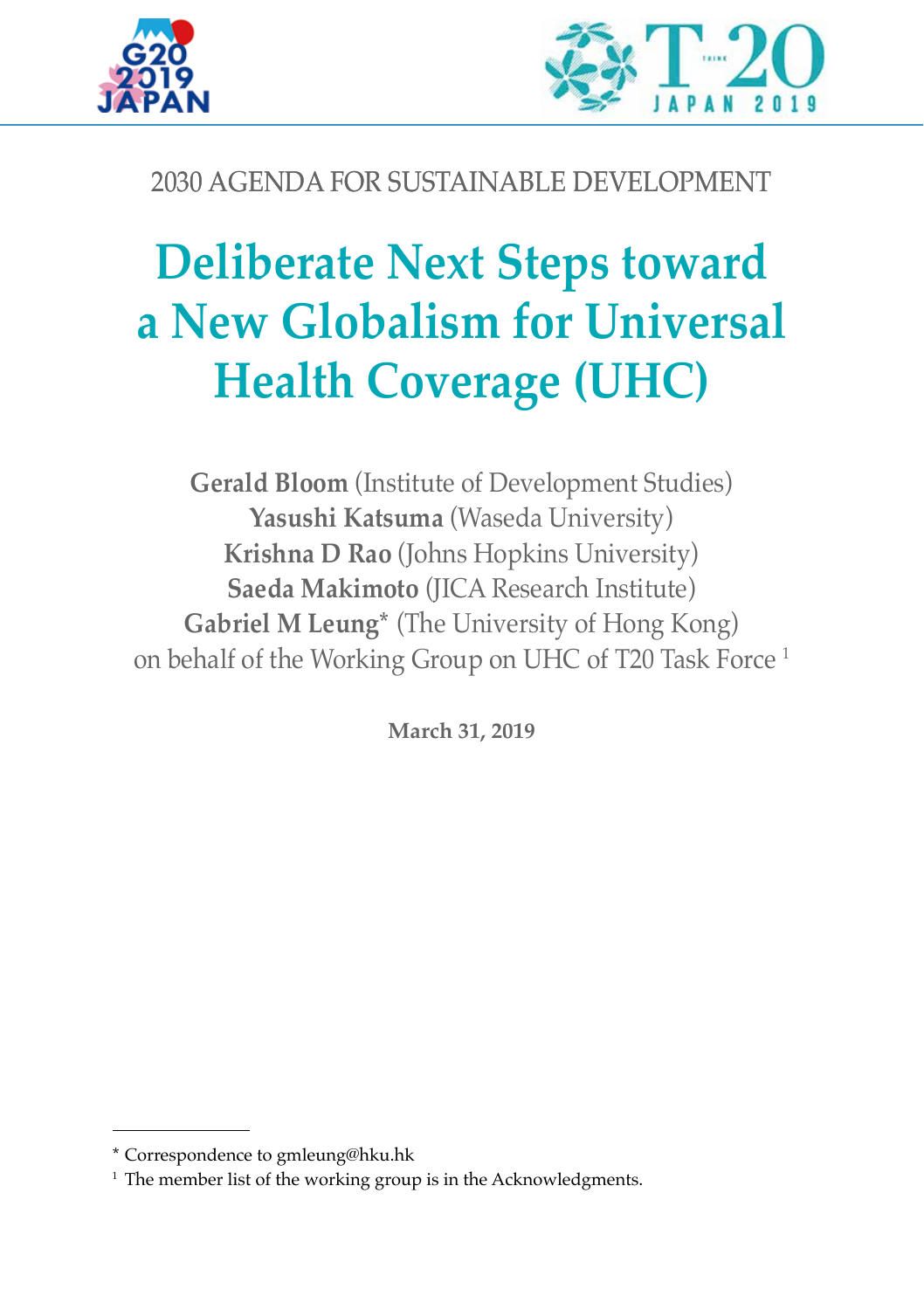



# **Abstract**

Much effort has been expended on promoting universal health coverage (UHC). We focus on four areas that, on current trajectories, are unlikely to achieve sufficient progress to meet Sustainable Development Goal (SDG) 3.8. These are also issues for which G20 can provide significant traction. The principle of "leaving no one behind" is central to UHC. Migrants and migrant health workers are too often overlooked, as is genuine support for primary health care at the community level. Prioritizing reliable domestic financing requires enlightened leadership and deliberate dialogue between finance and health ministries. Harnessing, and regulating, innovation for a future where multi-omics, immuno-biology, artificial intelligence, social communications and health care converge against threats from climate change, humanitarian crises and emerging and antimicrobial resistant infections requires judicious planning. Finally, mutual learning and harmonized aid amongst countries remain unfulfilled priorities of good governance.

# **Challenge**

#### **1. Leaving no one behind**

Substantial inequities in access to care continue to persist within as well as between countries. Vulnerable populations face a higher burden of morbidity and premature mortality due to easily preventable and treatable causes. Their limited access to affordable and quality essential services, as well as underinvestment in primary health care systems, is a major impediment to achieving UHC. Such inequities also threaten human security [1].

Access to health care is an important concern for all vulnerable groups, such as the poor, older people, women, children, minorities and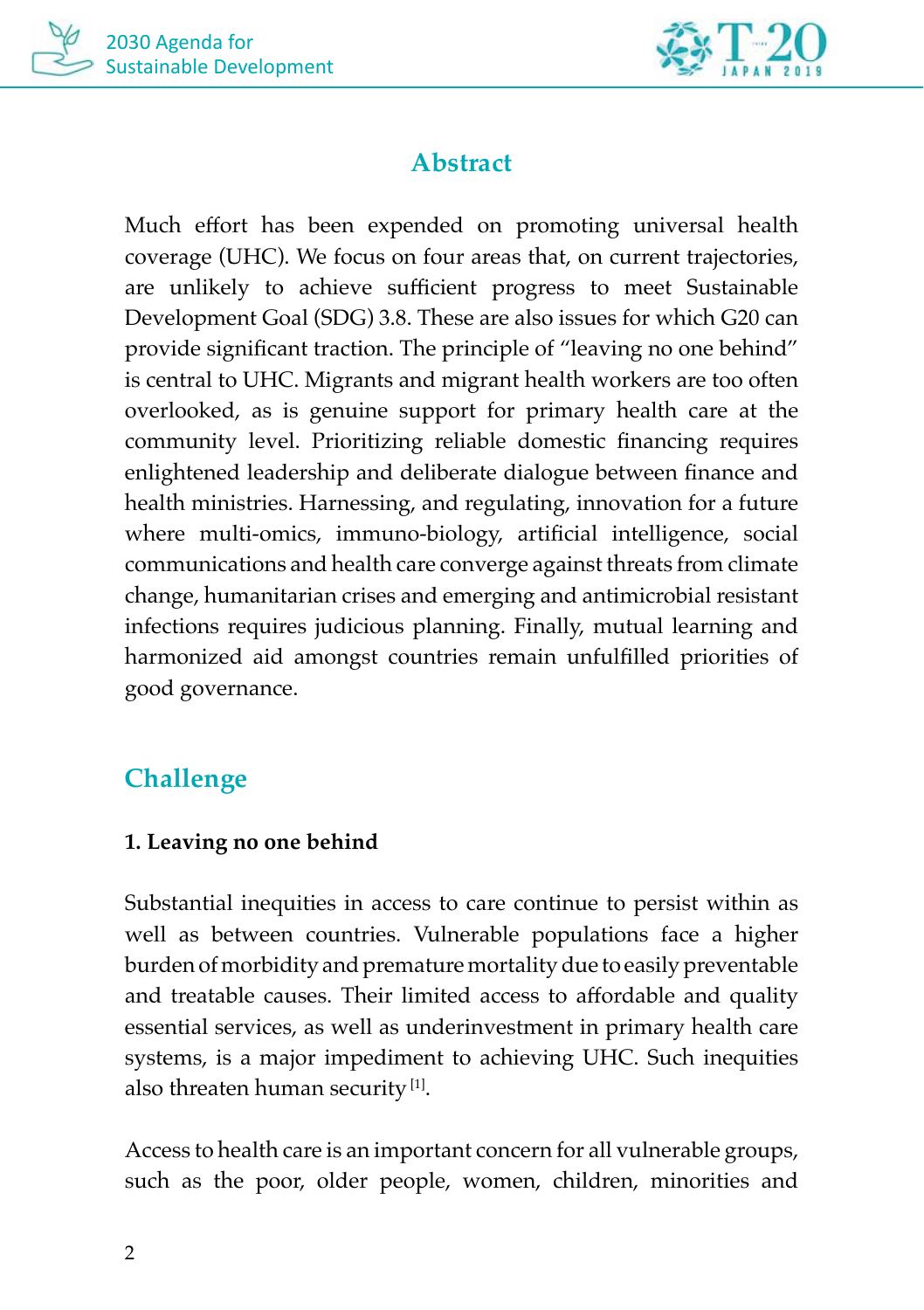

migrants. Some of these have been the focus of ongoing national and global efforts for redress. However, global migration, especially related to migrant workers poses unique and so far neglected challenges to UHC progress. There is a significant increase in the global movement of people due to economic, political, conflict, and environmental reasons. Protecting the health of migrants is challenging for both high and low income countries. Information systems on migrants are weak. Migrant workers often work in difficult and dangerous environments and have limited entitlement to health care in the host country or when they return home. Further, the migration of health care workers often depletes the ability of resource poor countries to provide health services to all citizens.

## **2. Prioritizing reliable domestic financing and cost-effective best buys**

Social, economic and institutional transformations require innovative financing to sustain the provision of adequate health care domestically in all countries. Additionally, health development assistance should be re-designed to support countries to transition toward reliable selfsufficiency. Implementing either or both remains a vexed challenge.

## **3. Harnessing innovation and access to technology and medicine judiciously**

Technological innovations in health care (pharmaceuticals, diagnostics, devices etc.) and in information and communication technologies have the potential to substantially accelerate progress towards UHC. Markets, on their own, are unlikely to produce innovations that increase access at scale and on a sustainable basis. There is also a risk of undesirable outcomes, such as the emergence of antimicrobial resistance, rapid increases in health care costs and the exclusion of some people from access to medical care.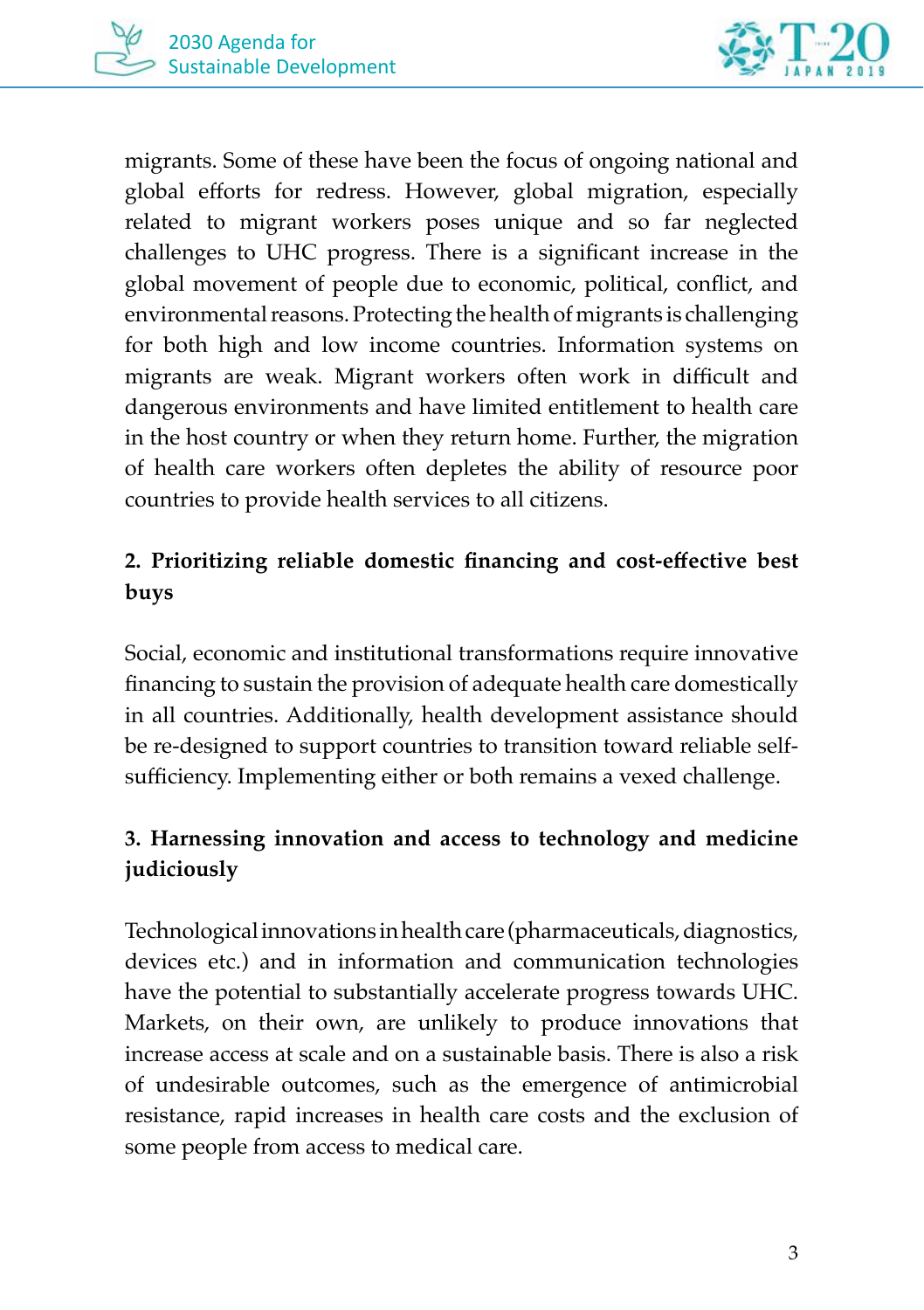

## **4. Supporting common monitoring mechanisms, mutual learning platforms, and coordinated international cooperation for UHC**

Common methods that would make cross-country data on UHC monitoring directly comparable are unevenly deployed, mostly due to variable technical competence and non-standardized approaches in data collection.

While countries take different paths towards UHC, there are common lessons. However, they have not been effectively shared.

Individual G20 members already provide technical and financial support to global partners and other countries, albeit in an uncoordinated, inefficient and non-transparent manner.

# **Proposal**

#### **1. Leaving no one behind**

#### **1-1: Strong primary health care for health equity**

Strong primary health care (PHC) systems are effective in reducing inequities of access, through the core principles of first-contact, continuous, comprehensive, and coordinated care  $[2-4]$ . Following the Alma Ata Declaration that was recently reaffirmed in Astana, PHC, with its reliance on community health workers, basic curative health interventions, and focus on preventive and promotive care and empowerment of individuals and communities, is a proven means of advancing UHC.

Strengthening PHC systems to reduce inequities requires action on many fronts but two issues are particularly important for governments. First, domestic financing and development aid should emphasize investments in essential services that can be provided locally at the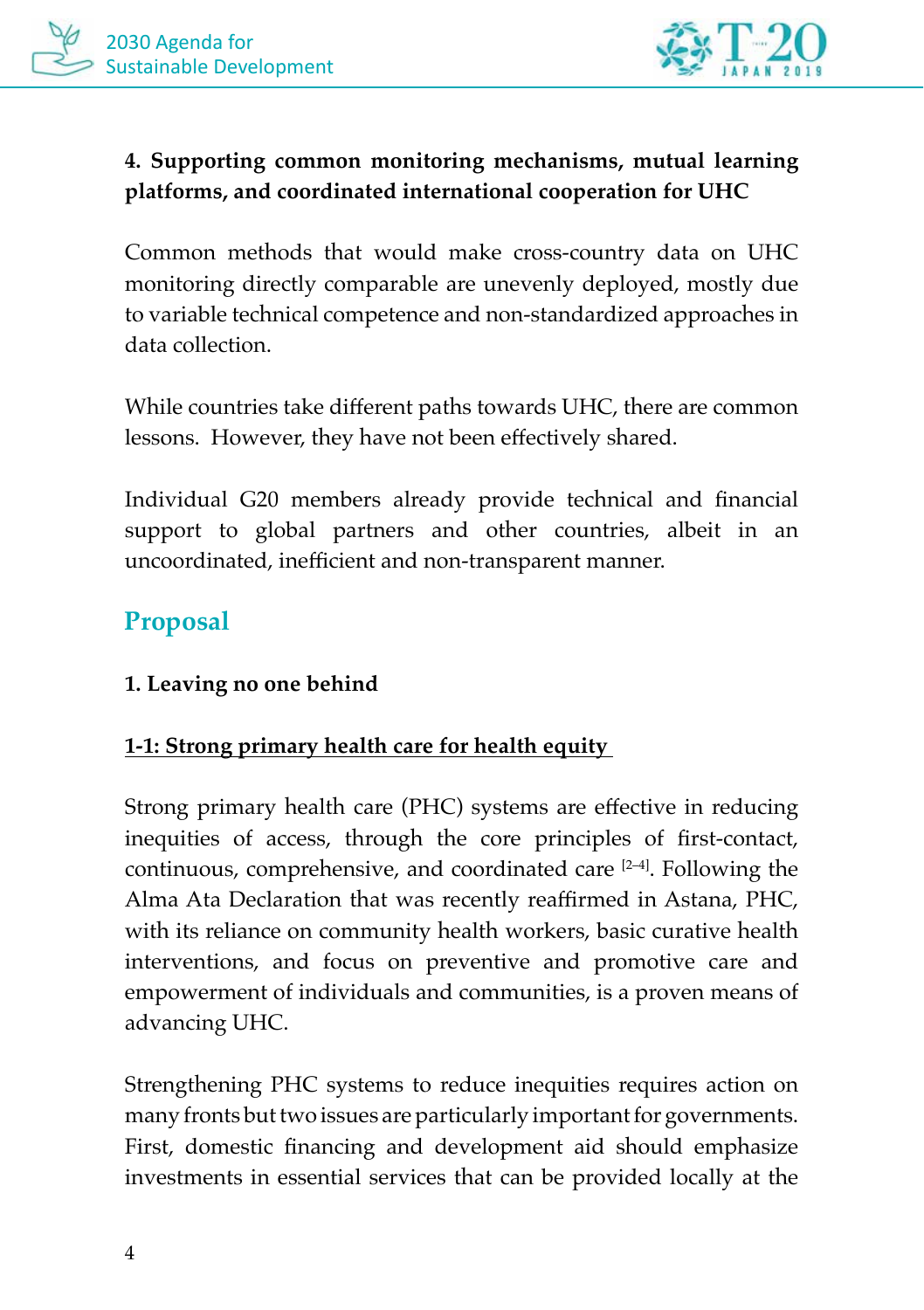

community level and by basic health workers. Making essential medicines universally affordable and available is critical. The emergence of HIV/AIDS and resurgence of tuberculosis and malaria have focused global funding towards the control of these emergencies. While major progress has been achieved, this was often accomplished by building parallel financing and delivery systems [5]. G20 and development partners should bring about a renewed focus on PHC systems by making comprehensive care central to activities, with particular attention to marginalized groups. This includes bringing a PHC systems strengthening focus to global disease control programs. In particular, G20 should promote better measurement of PHC systems performance and support and expand ongoing efforts such as the Primary Health Care Performance Initiative (PHCPI – https:// improvingphc.org).

Second, population aging and the growing burden of noncommunicable diseases (NCD) pose new challenges to country health systems. The global population aged 60 years or over was estimated at 962 million in 2017 and, is expected to double by 2050 [6]. Two-thirds of the world's older persons currently live in low- and middle-income regions [6]. The preoccupation with infectious diseases and reproductive conditions has shaped the organization of PHC systems in many countries. Older people, however, are more likely to suffer from NCDs that require sustained care. The development assistance policy of G20 members should encourage investments in re-orienting PHC systems to integrate packages of cost-effective promotive, preventive and curative NCD interventions, such as those identified in the Disease Control Priorities, which can be delivered through population-based, community, health center and hospital platforms [7].

#### **1-2: Health of migrants and health care worker migration**

There were 258 million migrants in 2017, representing 3.4% of the world's population  $[8]$  (Figure 1 (a)). People leave their homes to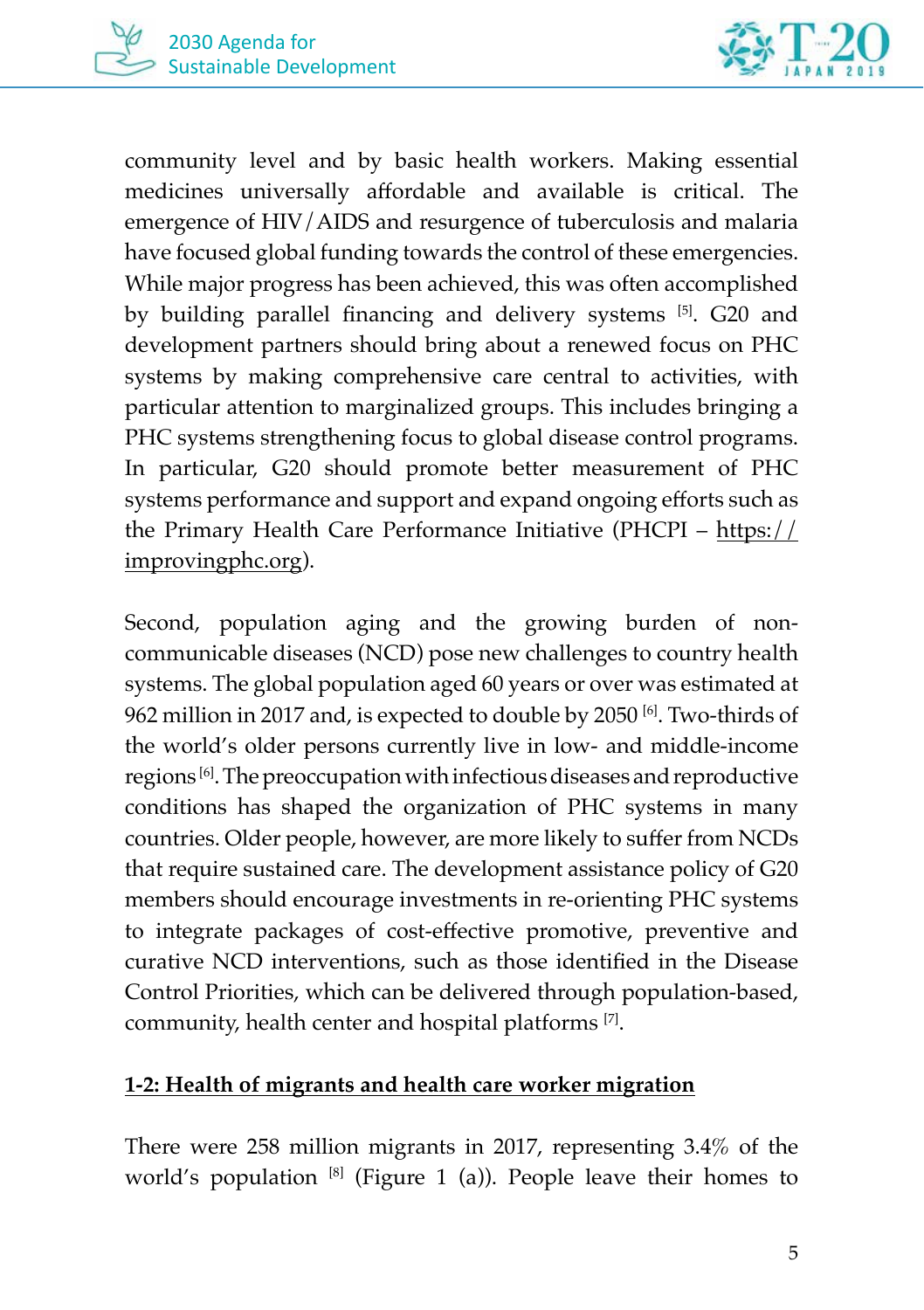

relocate within or across national borders due to economic, political, and conflict-related reasons. While the health of all migrant groups is equally important, the right of migrant workers to health care in destination countries is much debated.

Crossing national borders to work is one of the key motivations behind global migration. According to International Labour Organization (ILO), there were 164 million (64% of all migrants) migrant workers globally in 2017<sup>[9]</sup> (Figure 1 (b)). While the United Nations General Assembly recently endorsed the Global Compact for Safe, Orderly and Regular Migration supporting the right of migrants to health care and encouraging countries to incorporate their health needs into policies, there remains too little attention given to the health implications associated with migration [10].

G20 members, many of which are important players in global migration [11], should spearhead inter-governmental action to establish reliable information systems on migrants. This includes having an agreed set of standardized, publicly available migration indicators that source and destination countries collect [12]. Further, it is important that routine national statistical systems also include and identify migrant populations. This can help governments understand the scale of migration, develop evidence-based policies, and to know the extent to which refugees and labor migrants are able to access health and other social services [8,12].

The productivity of migrant workers is tied to their health. Therefore it benefits the host country to invest in their health [13]. In addition, the documented migrant labor workforce contributes to the host economies through taxation. Many migrant workers often perform jobs that have poor work environments thus placing them at higher health risk while they may not have access to care due to government policy, lack of citizenship, or clarity on legal status [14]. Some destination countries extend health care coverage to migrant workers, their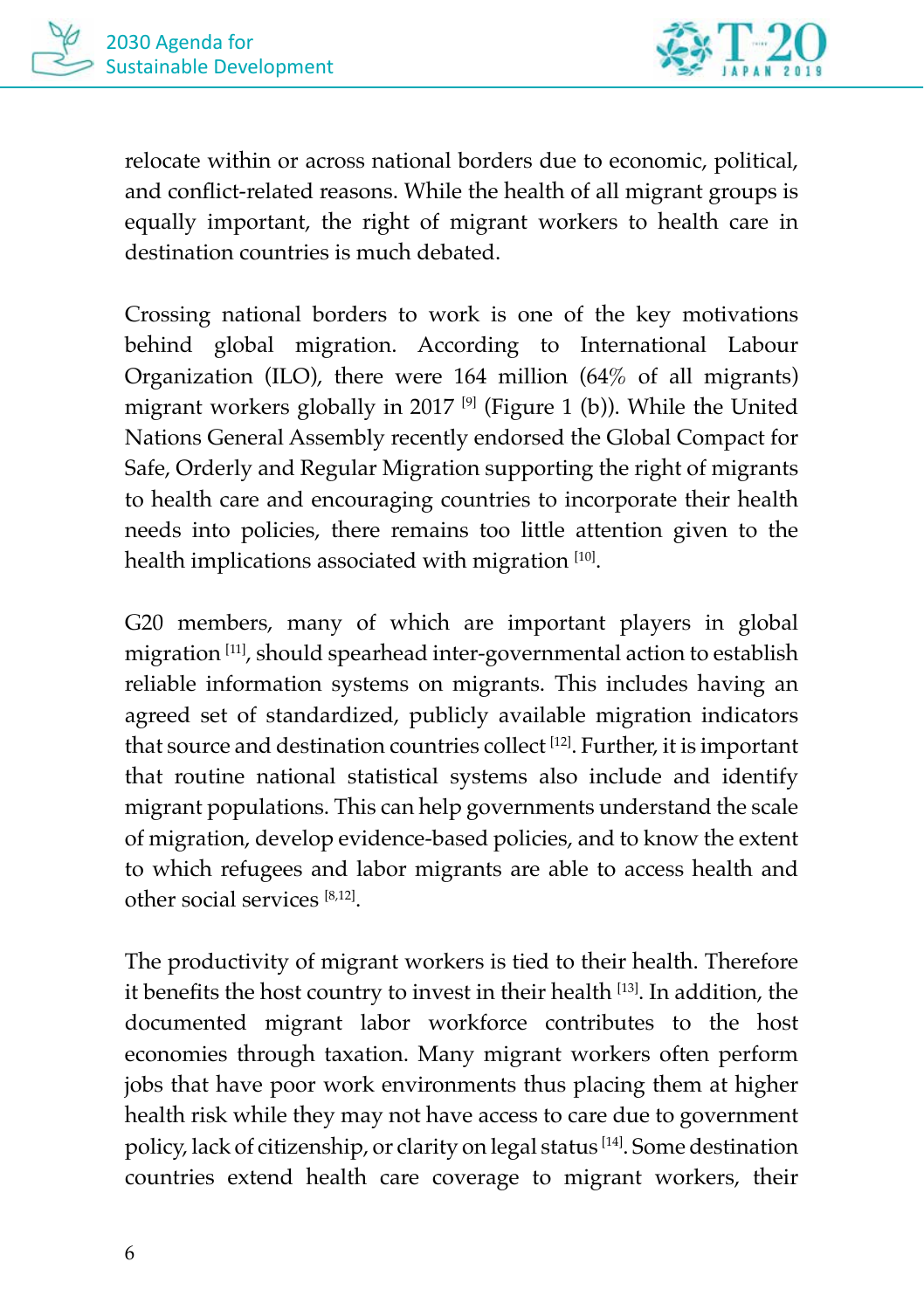

families in the home country, and offer portability of health benefits when migrant workers return home [15].

First, migrant workers should be offered similar access to health and social security benefits in the country where they work as local workers [10,16]. Second, health benefits of migrant workers should, to the extent possible, be coordinated by both source and destination countries through mechanisms such as bilateral social security agreements [14]. Third, G20 members should explore the potential of extending health benefits to the families of migrant workers and making health benefits portable such that such benefits will become available to migrant workers after they return to their home country.

The migration of health care workers from resource-poor to highincome countries can constrain the ability of source countries to benefit from their investments in health professional education (Figure  $1(c)$ ,  $1(d)$ ). At the same time, these workers are an important resource for both source and destination country health systems. In return, migration offers health care workers opportunities for better compensation and professional development. In 2010, World Health Organization (WHO) adopted the Global Code of Practice on the International Recruitment of Health Personnel to encourage ethical and fair hiring [17].

G20 action is necessary for systematically measuring health workforce mobility [17]. Additionally, G20 is uniquely placed to facilitate a shared understanding of the complex web of inter-relationships, at the country and global levels, between workforce migration, health workforce needs, workforce planning and production. Such an understanding requires engagement with multiple sectors – education, health and labor ministries within national governments, international recruitment stakeholders, health professional groups, and UN agencies including WHO and ILO.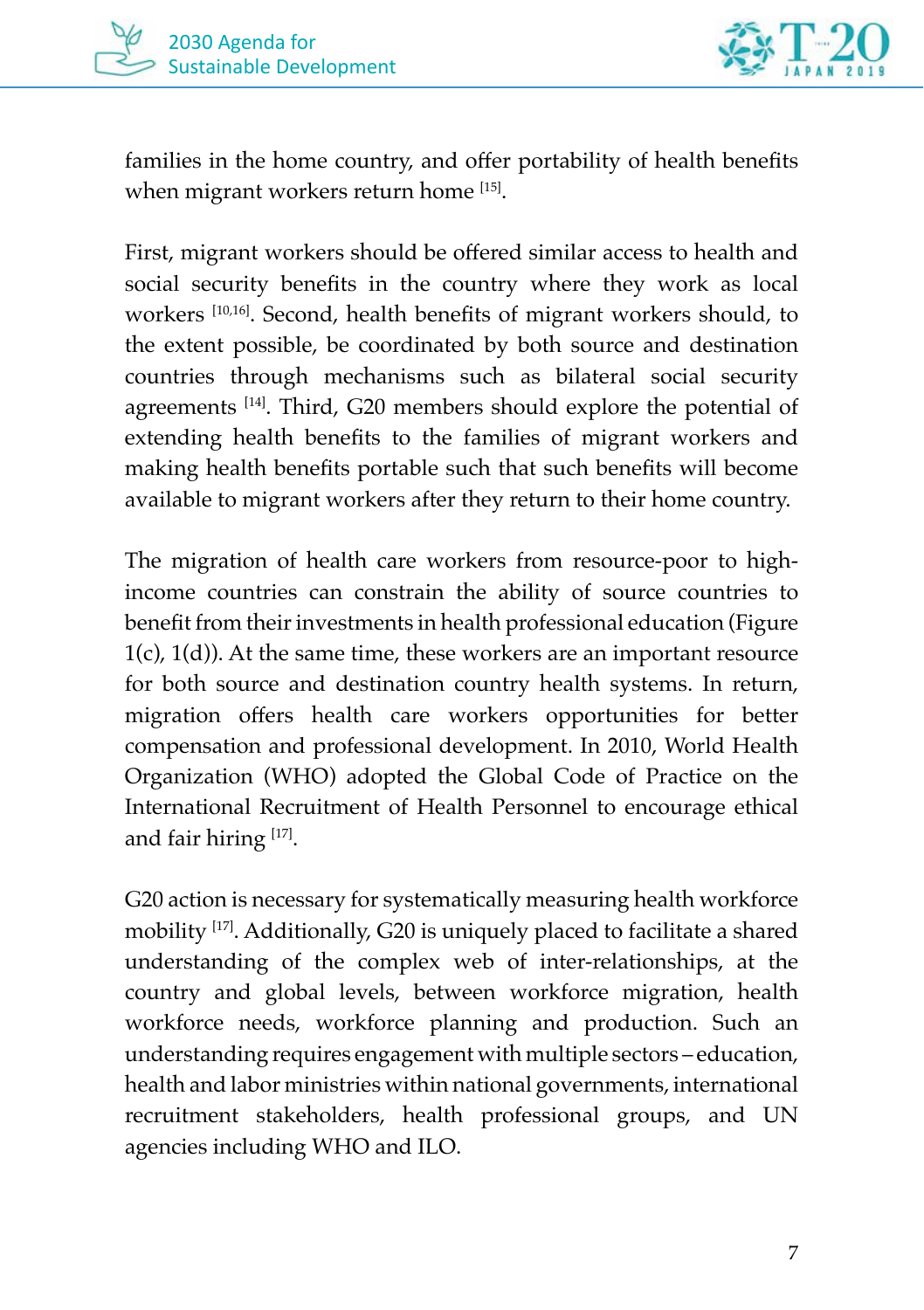



Figure 1 (a) Total migration by source and destination region as estimated by UNDESA (2017); (b) Total labor migration by destination region as estimated by ILO (2017); (c) Total foreign-trained doctors in destination region of the OECD (2012-2016); (d) Total foreign-trained nurses in destination region in the OECD (2012-2016)

## **2. Prioritizing reliable domestic financing and cost-effective best buys**

Health systems will increasingly need to adapt to rapid and interconnected changes, with a major impact on the demand for health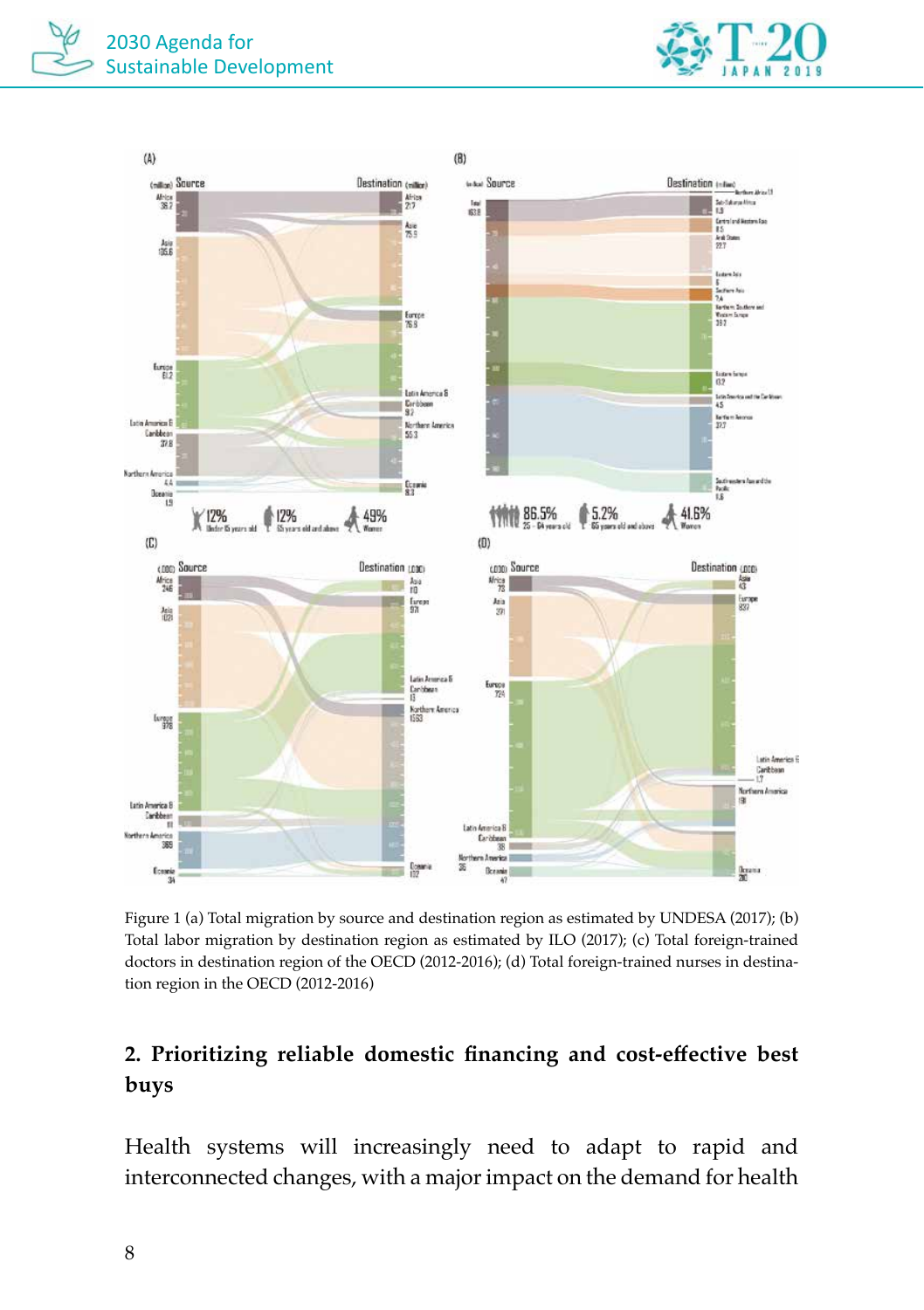



services and the capacity to pay for them. Population aging, the growing burden of complex, chronic non-communicable diseases, developments in medical technologies and the multiplicity of communication channels are driving increasing expectations for medical care. This is happening, in many countries, at a time of fiscal stagnation linked to population aging and changes in the labor market in favor of the informal economy. Countries are at risk of a variety of shocks related to climate change, economic transitions, pandemics, amongst other threats. These can affect both the demand for health services and the resources available to pay for them. The patterns of inequality and of population groups at risk of being left behind are also changing. Access to health services can make an important contribution to the ability of individuals and societies to adjust to change. Also, recent experiences with humanitarian crises such as the Ebola outbreaks have demonstrated how the lack of effective and trusted health services increases the risk of major shocks.

Many G20 countries are implementing innovative approaches for coping with rapidly increasing demand and/or challenges associated with fiscal stagnation [18-21]. Whereas mobilizing domestic resources to reliably finance needed health care is crucial, fiscal discipline in resource allocation and spending is equally critical to ensure longterm sustainability. One example is Japan, where close collaboration between the Ministries of Health and Finance, through periodic social insurance fee schedule review, have enabled it to control overall expenditure while meeting the health needs of a rapidly ageing population [22]. We recommend that the G20 support systematic studies of their own country experiences with health finance and establish mechanisms for mutual learning about what works, how and why, involving ministries of finance in addition to health.

G20 members have mechanisms to ensure that their less-developed subnational regions receive appropriate financial support for health services. Some also provide health development assistance to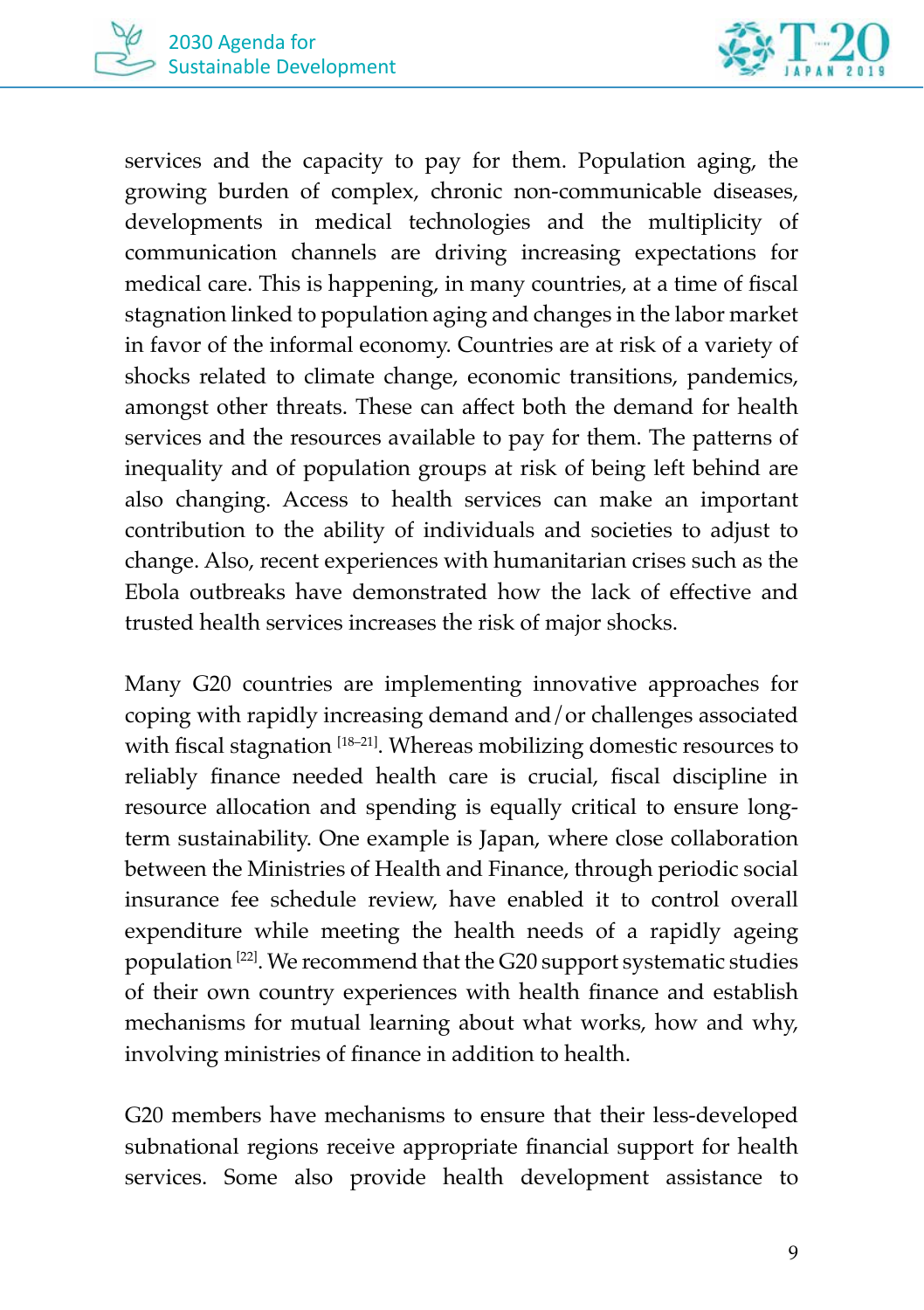

low-income countries. We call on G20 to continue providing financial support for countries and regions with very limited capacity to sustainably finance effective health services. The form this support takes needs to take into account big changes in economic development. A number of countries and regions are experiencing increases in average income, especially in rapidly growing urban areas and in resource-rich localities. Their governments face special challenges in establishing effective and reliable mechanisms for financing health services that meet the needs of all. We call on G20 to reallocate its health development assistance gradually to areas with the greatest need, while providing support to other areas to become self-sufficient. This will involve providing opportunities for mutual learning about effective strategies for health finance, support for strengthening health financing institutions and tapering of support to avoid sudden shocks. We also call on them to establish coordination mechanisms to ensure that assistance contributes to the establishment of long-term, sustainable health financing solutions.

Increased health finance needs to be complemented by measures to ensure that resources are used well. One important area for intervention is on access to effective and appropriate drugs. This requires measures to reduce their cost to patients and ensure that their quality is good and they are used well. This is especially important for antimicrobial drugs because of the health consequences of treatment failure and the risk of antimicrobial resistance. Commitments by G20 to invest in antimicrobial drug discovery must be complemented by measures to increase access to treatment and improve management and stewardship of such drugs [23–26]. Low-income communities require financial support to purchase and distribute these drugs, as is already the case with the treatment of tuberculosis, malaria and HIV/AIDS. Measures to reduce the cost of drugs should be complemented by actions to ensure appropriate use, such as the introduction of treatment guidelines, agreements by pharmaceutical companies to end incentives that encourage a high volume of sales and public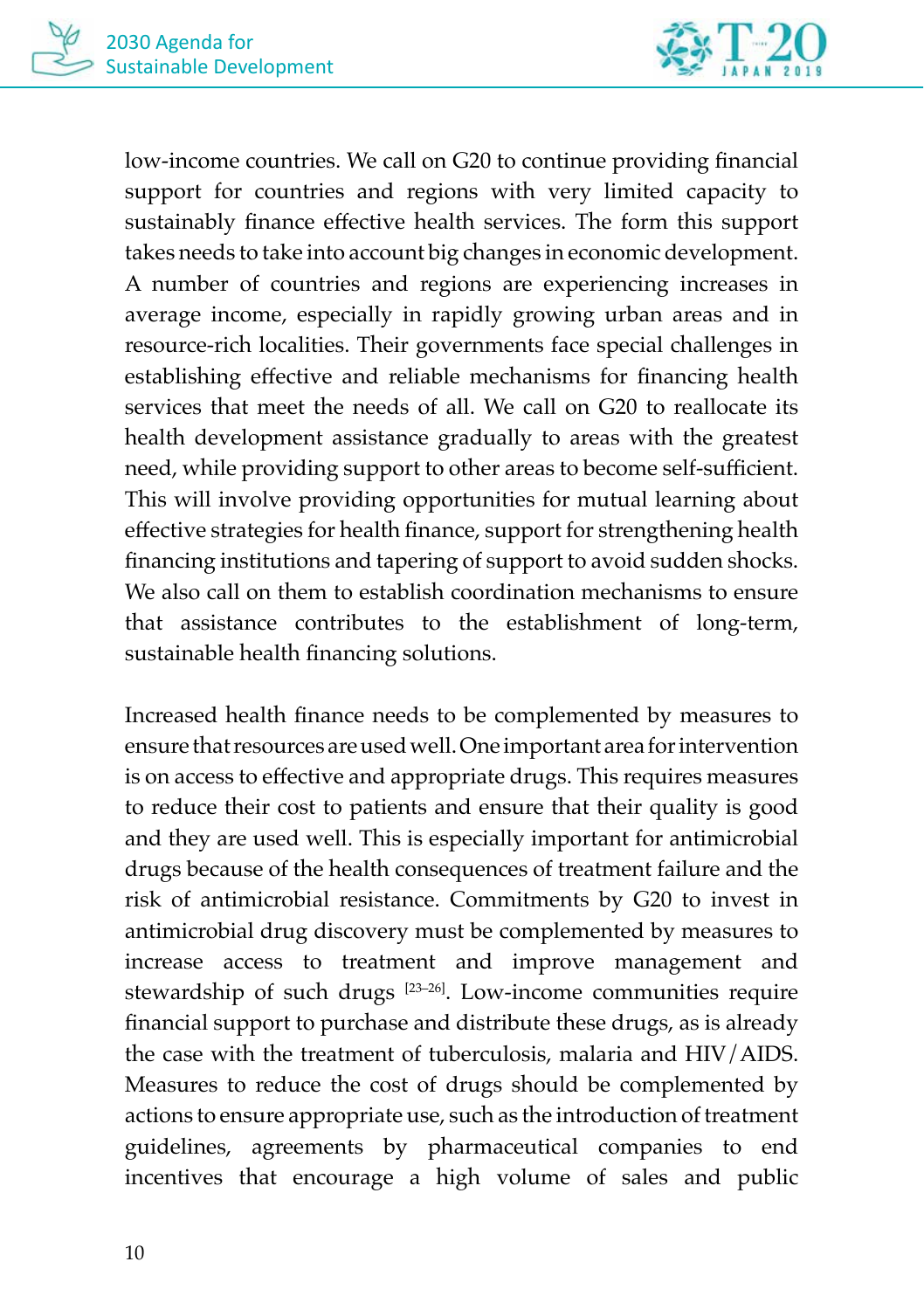



information campaigns (Figure 2). Also, the development of affordable and good quality point-of-care diagnostics can encourage rational use. G20 should support the incorporation of these measures into national action plans as well as development cooperation plans for addressing the challenge of infectious diseases and making progress towards UHC.



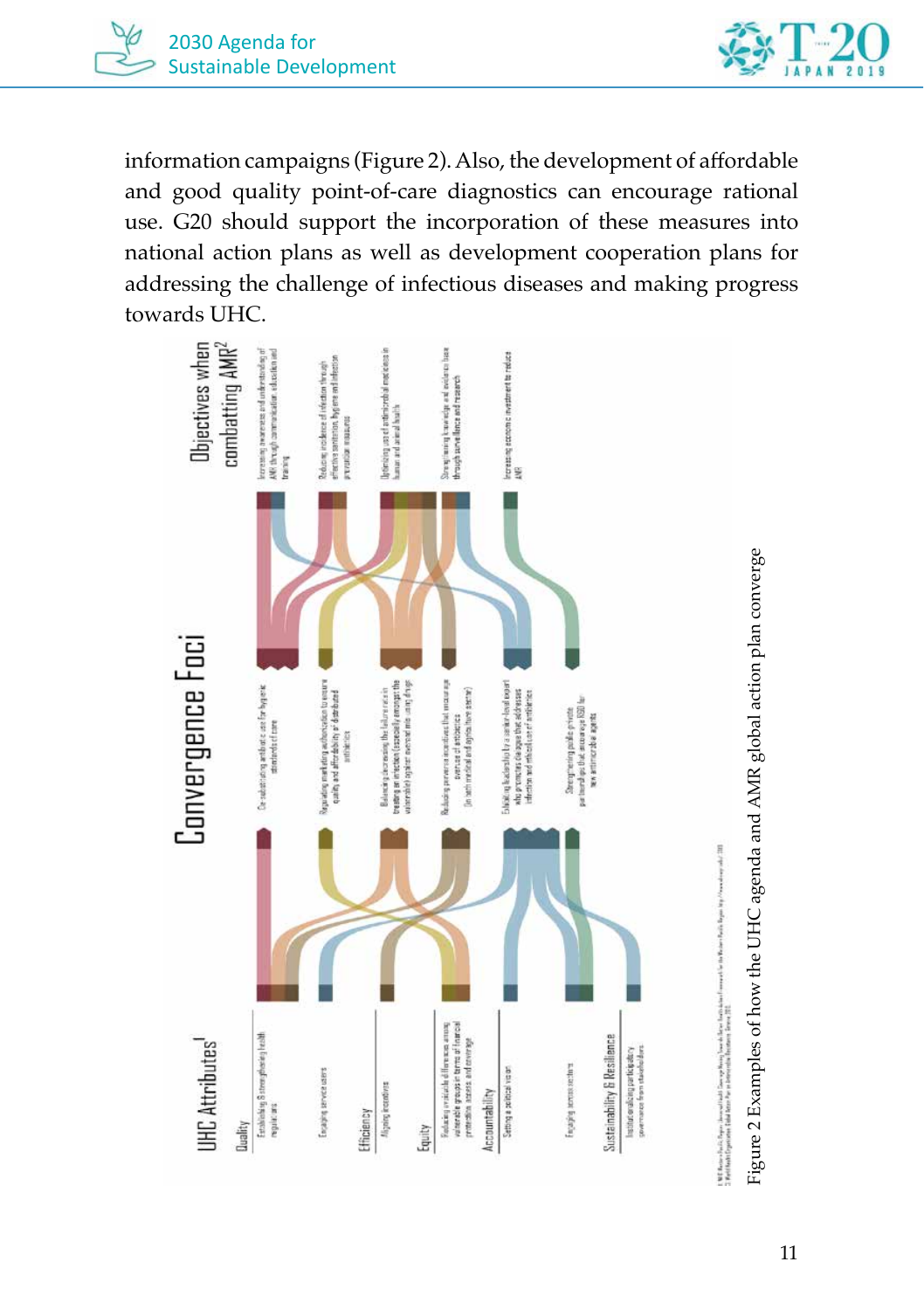

#### **3. Harnessing innovation and access to technology judiciously**

Technological innovations hold enormous promise as contributors to rapid progress towards UHC, especially in low and middle-income countries. This will involve new forms of collaboration between public and private sectors. Governments can make important contributions by creating an environment that encourages research and development, supporting measures to ensure equitable access to technologies and medicines and creating regulations to protect the public against unintended harms. UHC2030 (www.uhc2030.org) has established a private sector constituency to support public-private partnerships for meeting health care needs at scale. G20 should encourage and support this.

One important area of innovation is in information and communications technologies, which have the potential to enable countries to leapfrog previous ways of increasing access to health information and care and accelerating progress towards UHC [27,28]. Bilateral development agencies and international philanthropies have invested in a number of successful pilots and some large companies are investing heavily in the development of digital health services, but the impact on access to health services has been limited [29-31]. The factors listed below suggest that this is likely to change  $[32]$ :

- rapid falls in the cost of smart phones and access to the internet and in the development of low-cost diagnostic technologies,
- the development of smartphone applications that link information on symptoms and diagnostic indicators to advice on treatment,
- the emergence of business models that enable information platforms to link to suppliers of goods, such as drugs, at scale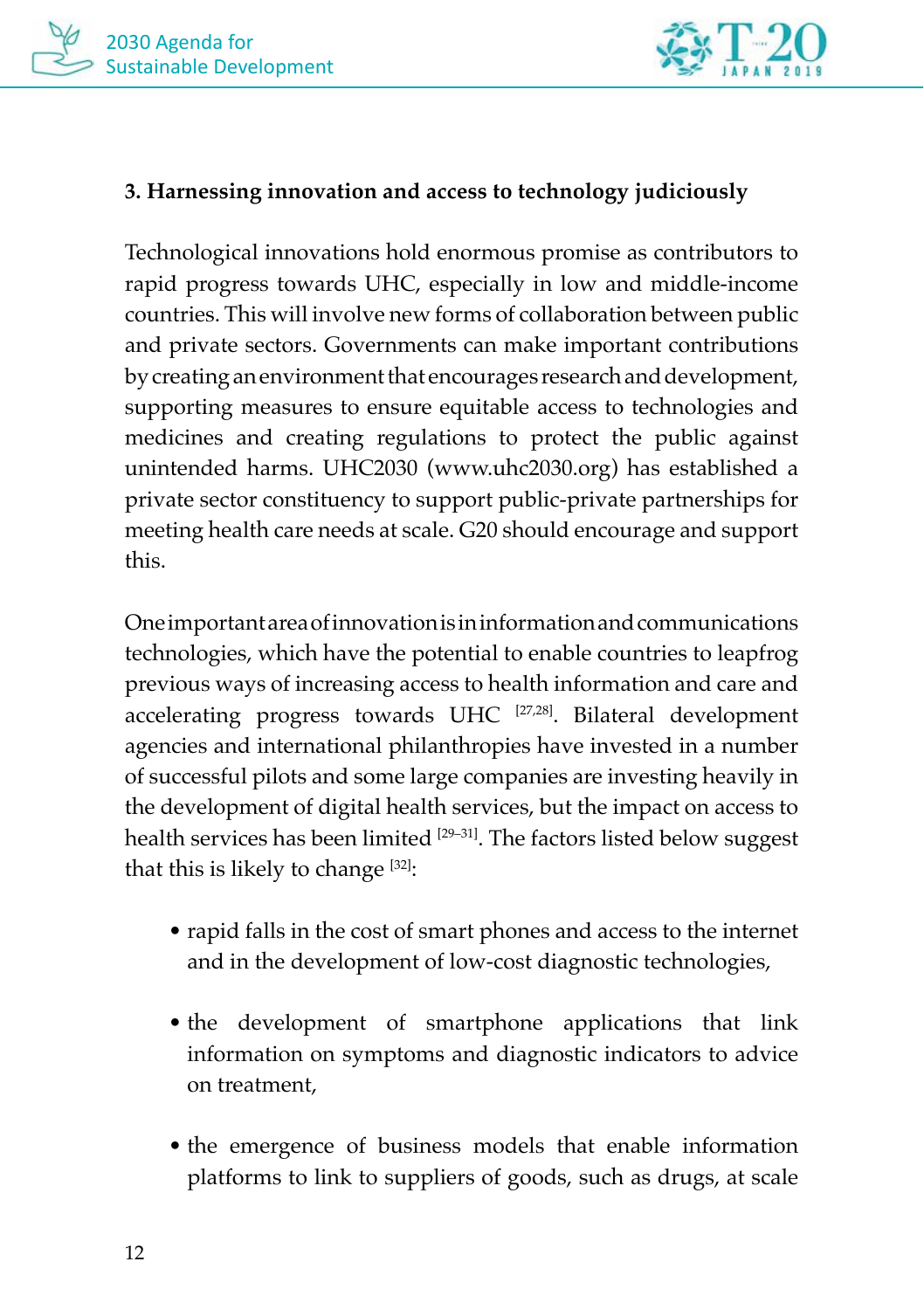

and

• the creation of platforms that maintain secure personal health records and enable people to link to different types of health care provider.

Government action is needed to ensure that digital health and other information-based technologies contribute to UHC, rather than to meeting the needs of a privileged minority, to expanding markets for suppliers of drugs or diagnostic devices, or to generate data for commercial use. Governments can work with development agencies to accelerate progress by shifting investment from pilots to routinized efforts supporting the provision of bundled services to meet needs, the development of new types of partnership between the health, technology and communications sectors and the creation of business models that combine markets and public finance. This will require investment in building the capacity of government agencies to provide effective stewardship for digital health (Figure 3) [33].



Figure 3 Harnessing technology in pursuit of UHC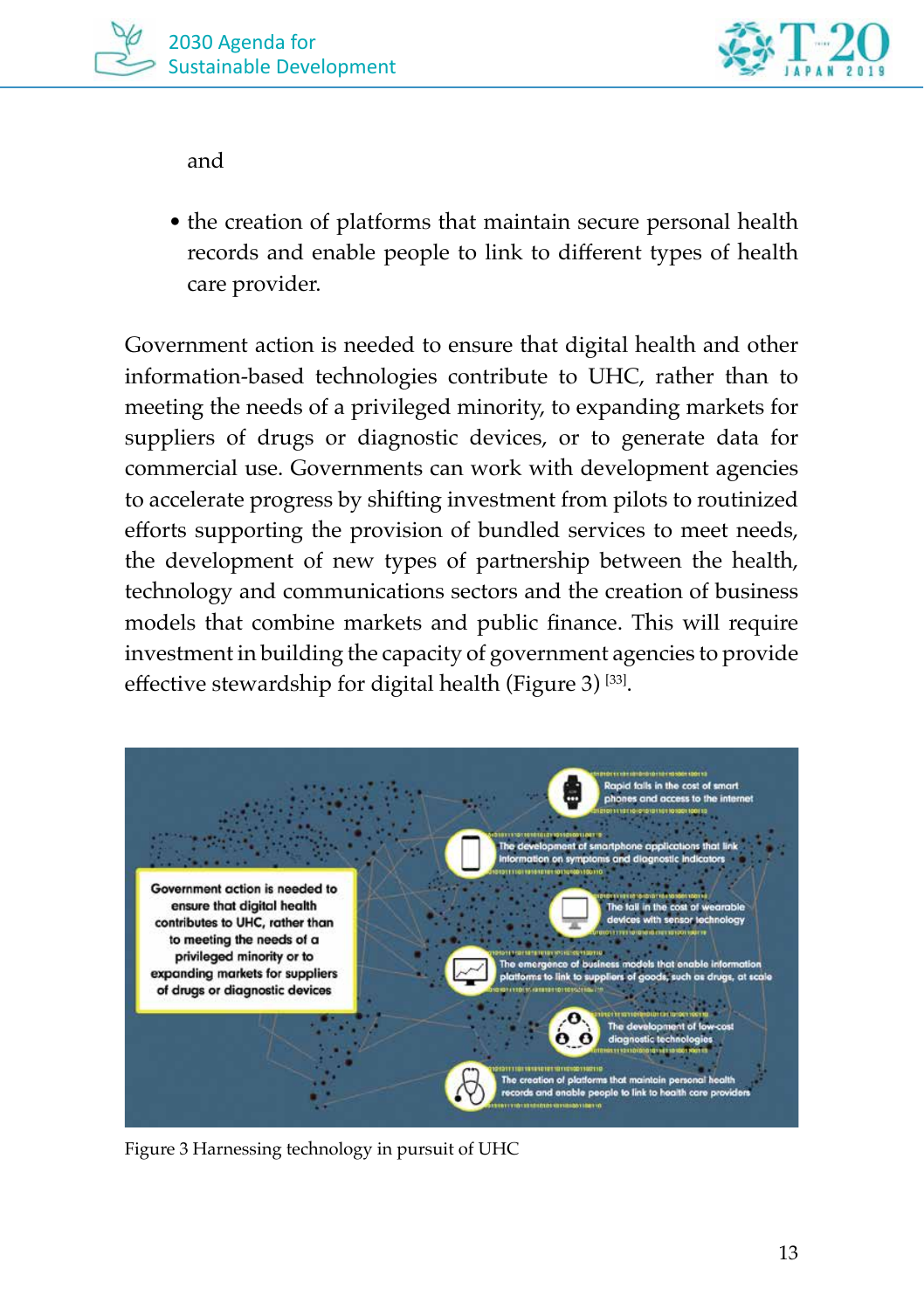

The increasing importance of digital health is creating new regulatory challenges [28], [32]. How can new health platforms be influenced to prioritize the needs of the public, rather than commercial interests? To what extent should online medical advice be regulated and should algorithms be produced and made available as public goods? Who should own the data from users of digital health services and who should modify treatment algorithms on the basis of these data? How can issues of personal privacy be taken into account? What are the implications of the development of these platforms for the regulation of health care professionals?

Digital health technologies are potentially disruptive: leading to the creation of new kinds of partnership between organizations in the health, knowledge and telecommunications sectors; altering the relationships between individuals, their families and usual providers of health care and creating new kinds of distance services within countries and across borders. Recent experience has shown that incremental changes can lead to a tipping point and subsequent transformation of an entire sector. In some cases it has led to the rapid growth of large and very powerful corporations. This is a possibility in the health sector, which could greatly influence future development. It is important that governments put a regulatory framework in place before that point is reached. We recommend that G20 establish a working group involving all relevant ministries to work with their supranational interlocutors, as well as private industry, to review opportunities and challenges associated with the rapid development of digital health services and the deployment of disruptive technologies. This group could identify areas for collaboration in accelerating progress towards UHC and for establishing regulatory standards for digital health services and systems. It could also identify the appropriate global agency to support ongoing work on this issue.

# **4. Supporting common monitoring mechanisms, mutual learning platforms, and coordinated international cooperation for UHC**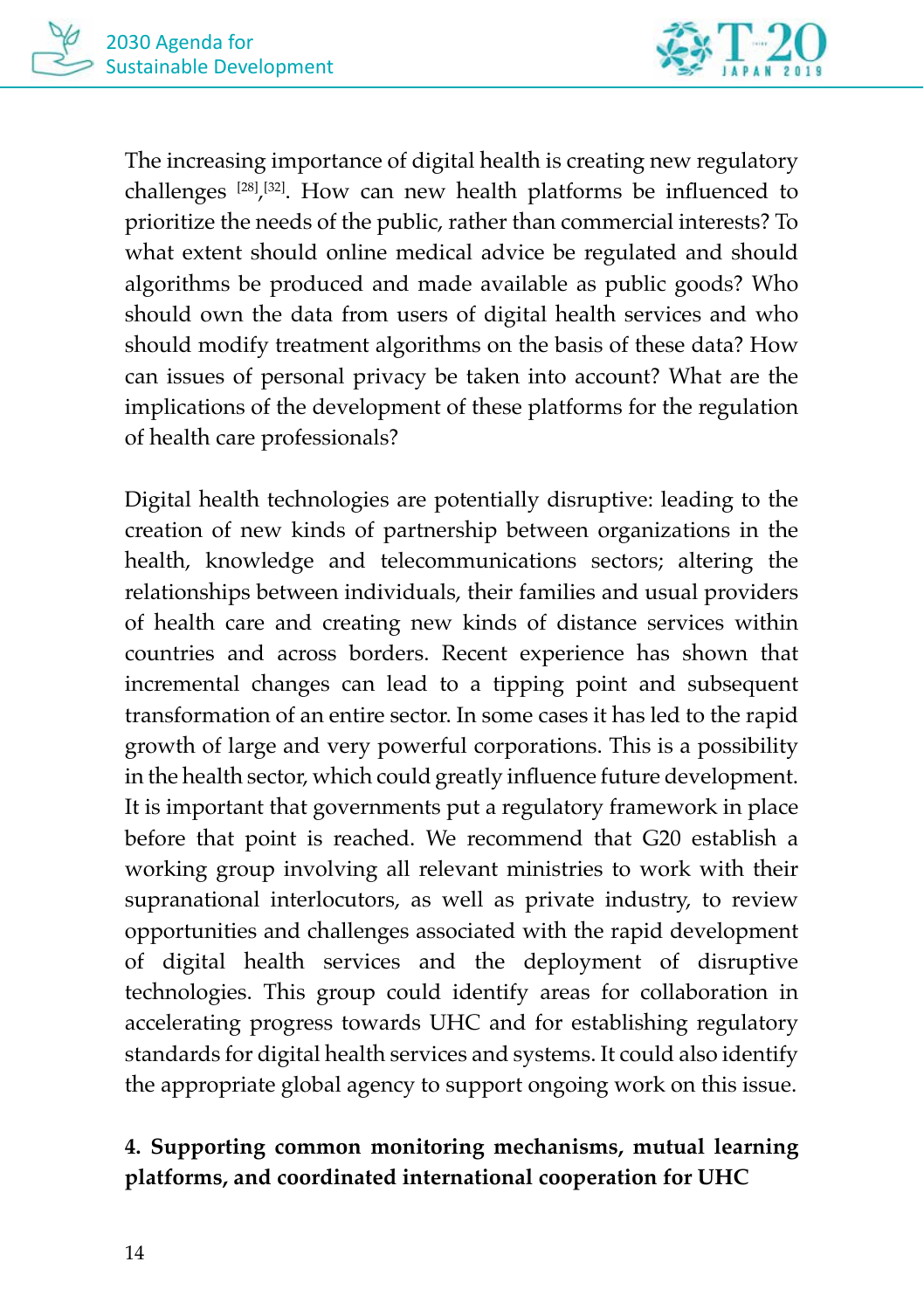



G20 should support, amongst others, the Group of Friends of UHC and Global Health in strengthening global and regional governance mechanisms for UHC, working with UN member states at the upcoming UN High-level Meeting on UHC in September 2019.

#### **4-1. Common UHC monitoring mechanisms**

The 17 SDGs comprise 169 targets, and in turn for each target, one or more indicators are defined to monitor progress in the run up to 2030. The global indicator framework for the SDGs and their targets were adopted in July 2017<sup>[34]</sup> and further refined in March 2018<sup>[35]</sup>.

Target 3.8 of SDG 3 directly concerns UHC for which two specific indicators monitor progress in coverage of essential health services and financial protection. The methodology and country data requirements of these indicators are already defined [36]. The annual UN High-level Political Forum on Sustainable Development has a central role in the follow-up and review of progress towards the SDGs, receiving voluntary national reviews form member states.

Current priority is for a common operational protocol that should be shared between countries, especially those in resource-limited settings so that all member states could produce directly comparable statistics. A globally-shared mechanism of technical support, sufficiently contextualized to allow for between-country differences in data availability, including data disaggregation to capture equity perspectives, amongst other variabilities, should be established to provide assistance in monitoring and evaluation of progress towards UHC. In addition to formally tracking progress through the SDG indicators, on-the-ground practical experience sharing and monitoring would be important for operational improvement. G20, bilaterally or multilaterally through international organizations such as the WHO, should help other countries strengthen national capacities, introduce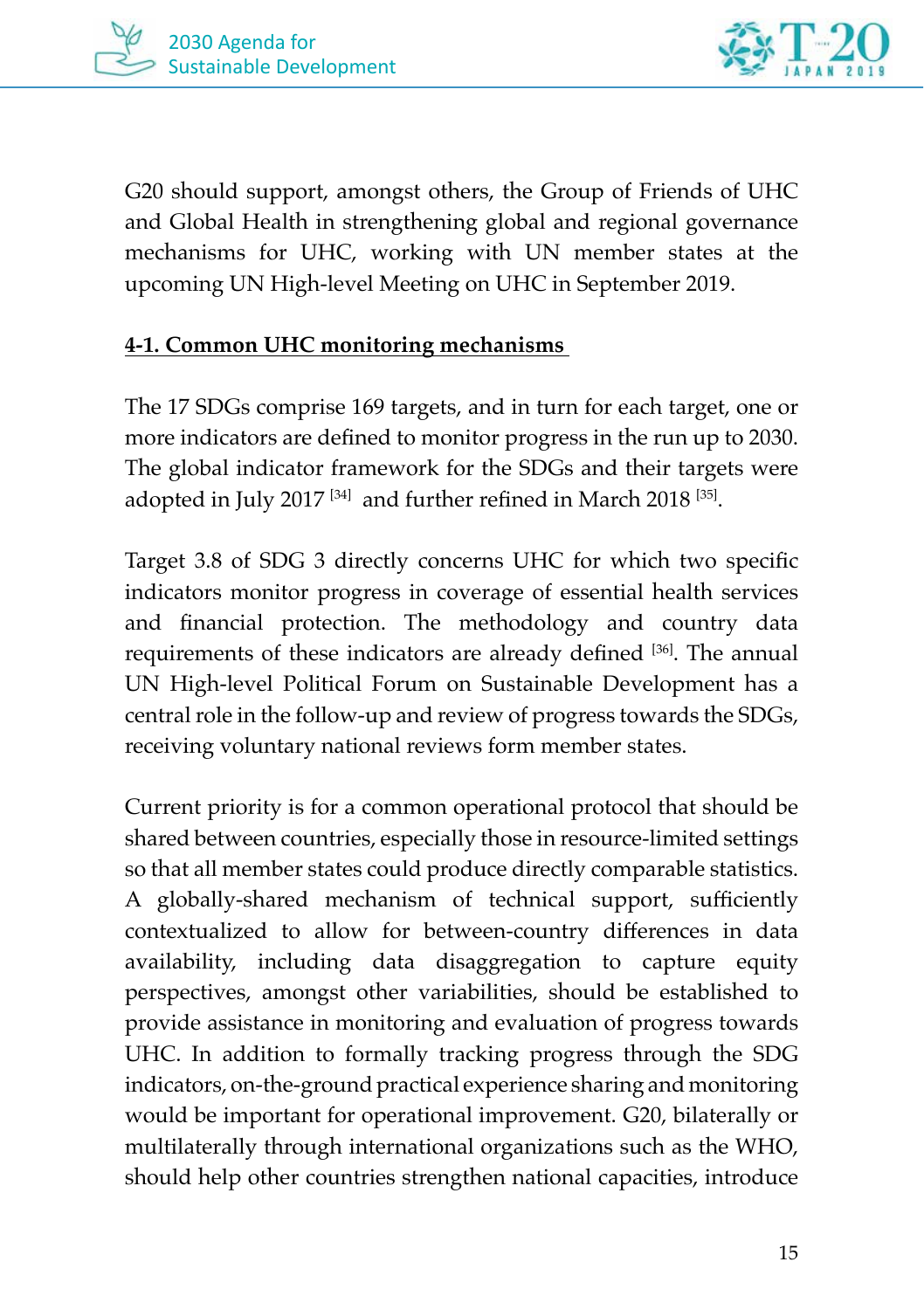

new facilitative technologies, improve health information systems, better analyze and use data for improving resource allocation and operational management, and enhance multistakeholder policy dialogue. Accordingly, G20 should provide direct and in-kind support to academic institutions in their own countries to further develop a global technical support network.

# **4-2. Mutual learning platforms for UHC both at global and regional levels**

Actioning the UHC agenda at the country level is vexed with difficult decisions. Policymakers must decide which services to expand, whom to include as beneficiaries or service providers, and how to shift from out-of-pocket payment towards prepayment, and in what order, with a commitment to fairness and consideration of social needs and political realities. These policies and their implementation should be developed based on evidence and social values with public participation, being accountable to the people [36].

Mutual learning between policymakers as well as health and finance program managers and sharing of country experiences will promote progress. As there are multiple paths towards UHC, empirical lessons and good practices of G20 members in particular should be documented with robust research evidence and widely and effectively shared with those who are responsible for implementing UHC in their respective countries.

We already have a number of such platforms, such as UHC2030's UHC Knowledge Hub and the Joint Learning Network, which can be further strengthened to foster mutual learning at the global level in a coordinated manner. In addition, regional platforms, such as the Regional Observatories on Health Systems and Policies, Technical Advisory Groups on UHC or equivalent at WHO Regional Offices, or ASEAN+3 UHC Network etc., should be enhanced to provide more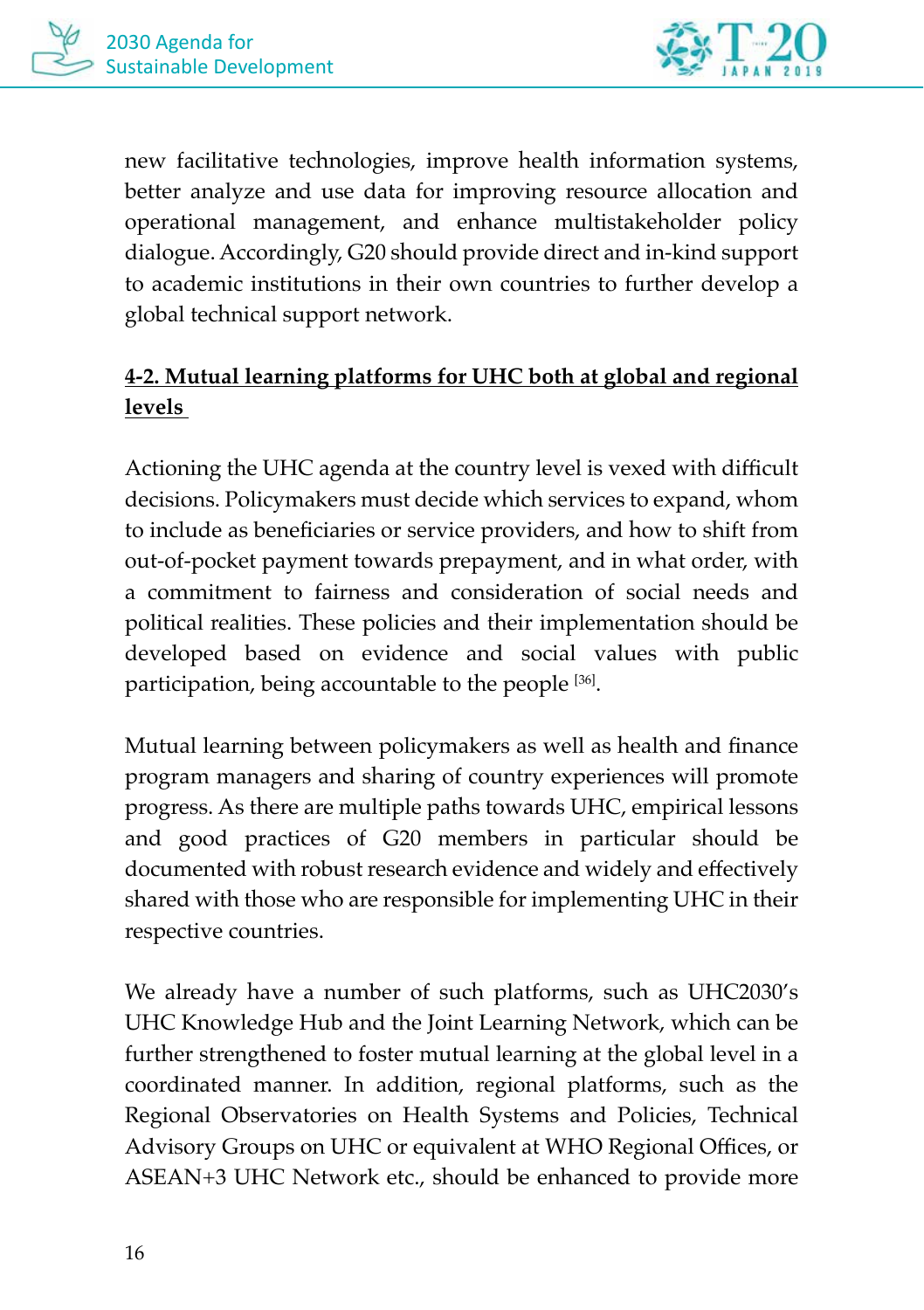

timely and contextualized advice. G20 members should proactively contribute to these mutual learning platforms for UHC both at global and regional levels, also encouraging their academic institutions, think tanks and civil society organizations to participate.

#### **4-3. Coordination of international cooperation for sustainable UHC**

While G20 members provide most of the available development assistance to low- and middle-income countries, increasingly greater emphasis is placed on mobilizing domestic resources within developing countries in achieving the SDGs. The UHC2030 statement on sustainability and transition from external funding sets out key principles of sustainability and transition and encourages all countries and health partners to invest in health in ways that will explicitly sustain equitable coverage of essential health services, beyond the duration of external financing [37]. G20 members should work together to help facilitate this financing transition in developing countries, while harmonizing their contributions in providing technical assistance at the country level, avoiding duplications and filling gaps.

Recent G20 meetings have agreed on a coordinated global preparedness and response to health risks and on making connections and encouraging partnerships between international stakeholders and national governments, including those from non-G20 countries, for the mutual benefit of all and in order to align activities and avoid duplication of efforts [38]. Similarly, development partners, including G20 members, should consider harmonizing aid for progress towards UHC within the existing health sector aid coordination mechanism at the country level (Figure 4). While acknowledging that there may well be a role for direct bilateral aid, G20 members should consider information sharing on and harmonizing development assistance for UHC. The annual G20 Health Working Group meeting could serve as an initial platform for such coordination [39].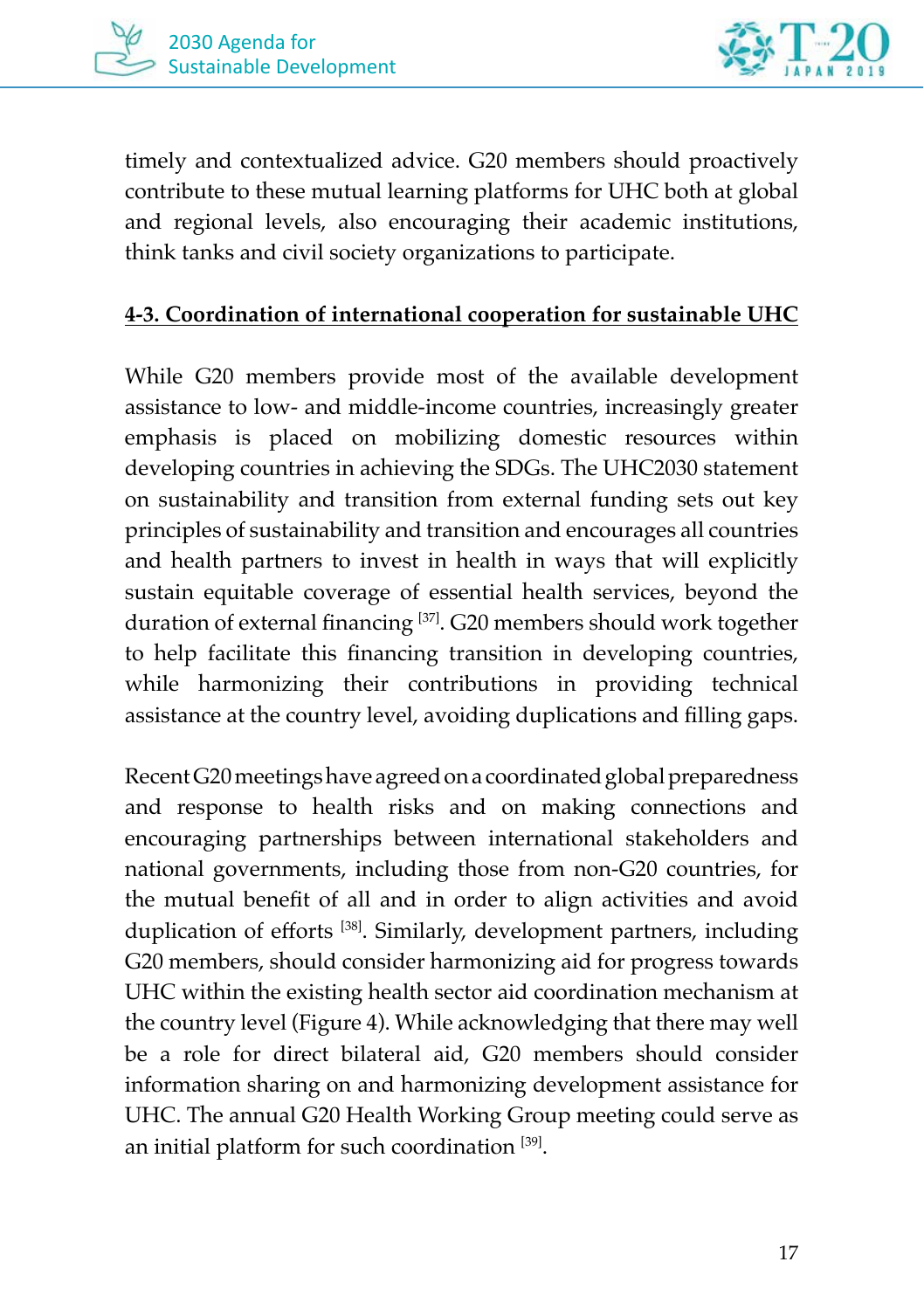



Figure 4 Congestion and gaps in a complex web of global health development aid in a typical recipient country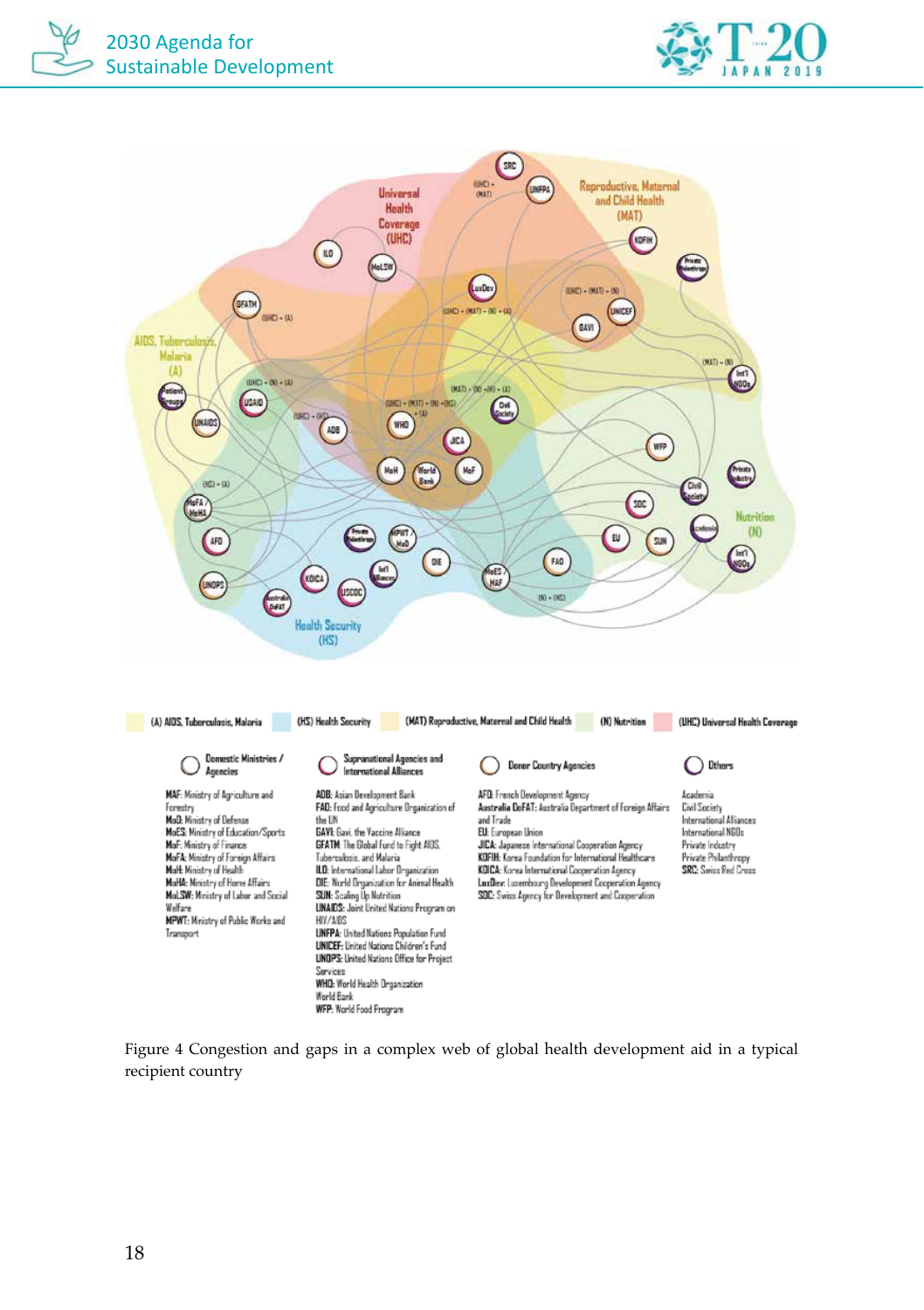



# **References**

- 1. Government of Japan, The World Bank, World Health Organization, UNICEF, JICA, UHC 2030. Tokyo Declaration on Universal Health Coverage. In: *Universal Health Coverage Forum 2017*. Geneva; 2017.
- 2. Mosquera PA, Hernández J, Vega R, et al. The impact of primary healthcare in reducing inequalities in child health outcomes, Bogotá – Colombia: an ecological analysis. *Int J Equity Health*. 2012;11(1):66. doi:10.1186/1475-9276-11-66
- 3. Macinko J, Starfield B, Erinosho T. The Impact of Primary Healthcare on Population Health in Low- and Middle-Income Countries. *J Ambul Care Manage*. 2009;32(2):150-171. doi:10.1097/ JAC.0b013e3181994221
- 4. Stigler FL, Macinko J, Pettigrew LM, Kumar R, van Weel C. No universal health coverage without primary health care. *Lancet*. 2016;387(10030):1811. doi:10.1016/S0140-6736(16)30315-4
- 5. WHO. From primary health care to universal coverage the "affordable dream." Ten years in public health, 2007-2017: report by Dr Margaret Chan, Director-General. https://www.who.int/ publications/10-year-review/universal-coverage/en/. Published 2017. Accessed January 21, 2019.
- 6. Department of Economic and Social Affairs Population Division. *World Population Ageing 2017 (ST/ESA/SER.A/408)*. New York; 2017.
- 7. Watkins D, Jamison D, Mills A, et al. Universal Health Coverage and Essential Packages of Care. In: *Disease Control Priorities*. Third. Washington, D.C.: World Bank; 2017.
- 8. International Organization for Migration. *Global Migration Indicators 2018*. Geneva; 2017.
- 9. International Labor Organization. *ILO Global Estimates on International Migrant Workers: Results and Methodology*. Geneva; 2018.
- 10. Zimmerman C, Kiss L, Hossain M. Migration and Health: A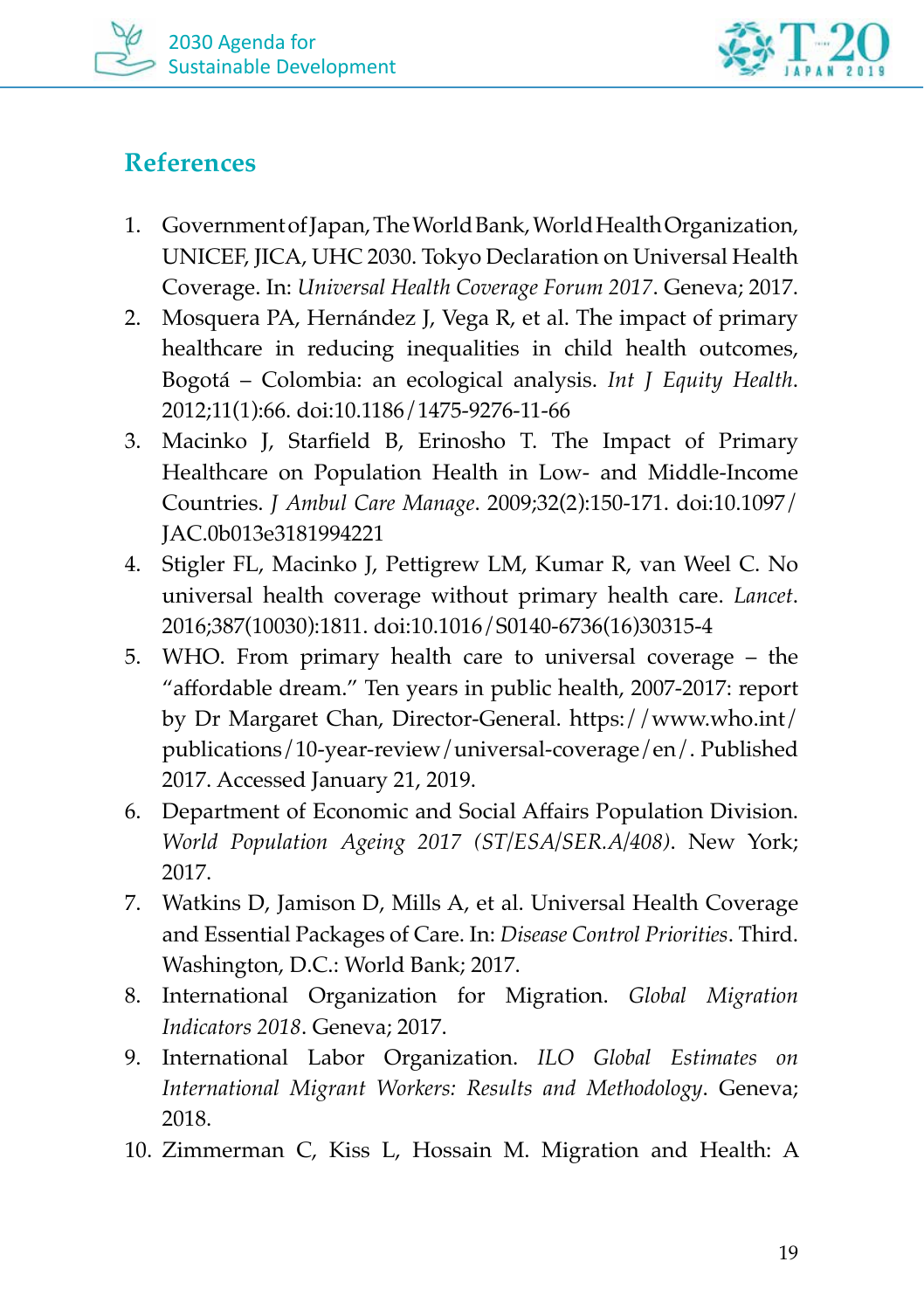

Framework for 21st Century Policy-Making. *PLoS Med*. 2011;8(5). doi:10.1371/journal.pmed.1001034

- 11. OECD/ILO/IOM/UNHCR. *G20 International Migration and Displacement Trends Report 2018*.; 2018.
- 12. Bilsborrow RE. The global need for better data on international migration and the special potential of household surveys. *Migr Policy Pract*. 2017;7(1):9-17.
- 13. Saint-Martin A, Inanc H, Prinz C. *Job Quality, Health and Productivity: An Evidence-Based Framework for Analysis*. Paris; 2018.
- 14. Benach J, Muntaner C, Delclos C, Menéndez M, Ronquillo C. Migration and "Low-Skilled" Workers in Destination Countries. *PLoS Med*. 2011;8(6). doi:10.1371/journal.pmed.1001043
- 15. Holzmann R. *Do Bilateral Social Security Agreements Deliver on the Portability of Pensions and Health Care Benefits? A Summary Policy Paper on Four Migration Corridors Between EU and Non-EU Member States*. Bonn; 2016. http://ftp.iza.org/pp111.pdf.
- 16. Abubakar I, Aldridge RW, Devakumar D, et al. The UCL-Lancet Commission on Migration and Health: the health of a world on the move. *Lancet (London, England)*. 2018;392(10164):2606-2654. doi:10.1016/S0140-6736(18)32114-7
- 17. World Health Organization. *Migration of Health Workers: The WHO Code of Practice and the Global Economic Crisis*. (Siyam A, Dal Poz MR, eds.). Geneva; 2014.
- 18. Cashin C, Sparkes S, Bloom D. *Earmarking for Health From Theory to Practice*. Geneva; 2017.
- 19. Götze R, Schmid A. *Healthcare Financing in OECD Countries beyond the Public-Private Split, TranState Working Papers, No. 160*. Bremen; 2012.
- 20. Kutzkin J, Witter S, Jowett M, Bayarsaikhan D. *Developing a National Health Financing Strategy: A Reference Guide*. Geneva; 2017.
- 21. Unami H. The policy challenges of financing longevity—A perspective from Japan. *J Econ Ageing*. November 2018. doi:10.1016/J.JEOA.2018.10.003
- 22. Hashimoto H, Ikegami N, Shibuya K, et al. Cost containment and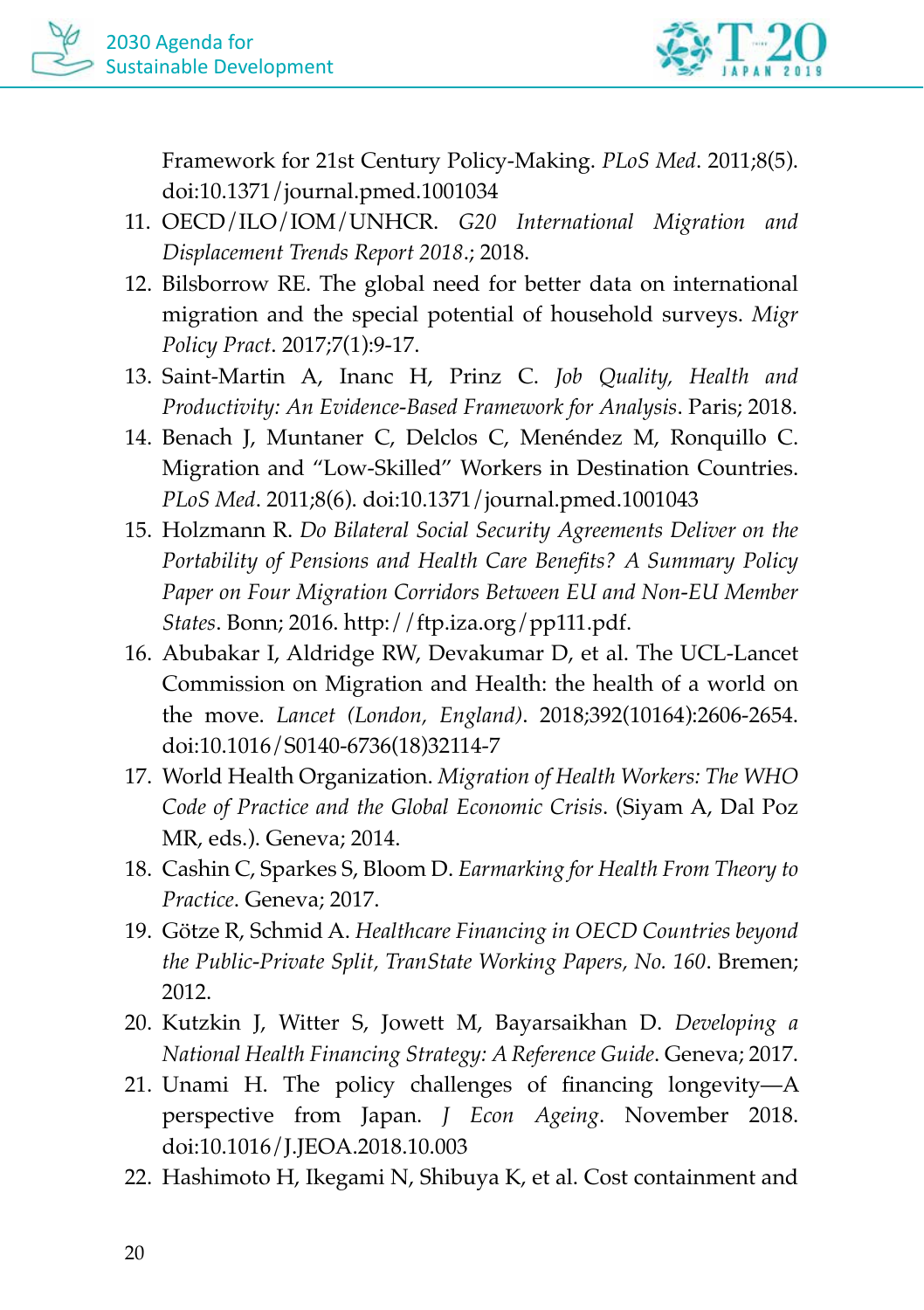

quality of care in Japan: is there a trade-off? *Lancet*. 2011;378(9797):1174-1182. doi:10.1016/S0140-6736(11)60987-2

- 23. The Review on Antimicrobial Resistance (2016). *Tackling Drug-Resistant Infections Globally: Final Report and Recommendations*. London; 2016. https://amr-review.org/sites/default/files/1 60525\_Final paper\_with cover.pdf.
- 24. Bloom G, Merrett GB, Wilkinson A, Lin V, Paulin S. Antimicrobial resistance and universal health coverage. *BMJ Glob Heal*. 2017;2(4):e000518. doi:10.1136/bmjgh-2017-000518
- 25. World Health Organization. *Technical Series on Primary Health Care Brief: Antimicrobial Resistance and Primary Health Care*. Geneva; 2018. http://www.who.int/docs/default-source/primaryhealth-care conference/amr.pdf?sfvrsn=8817d5ba\_2.
- 26. Holloway KA, Kotwani A, Batmanabane G, Santoso B, Ratanawijitrasin S, Henry D. Promoting quality use of medicines in South-East Asia: reports from country situational analyses. *BMC Health Serv Res*. 2018;18(1):526. doi:10.1186/s12913-018- 3333-1
- 27. OECD. *ICTs and the Health Sector: Towards Smarter Health and Wellness Models*.; 2013. http://dx.doi.org/10.1787/9789264202863 en.
- 28. National Academy of Sciences, Engineering, and Medicine. *Crossing the Global Quality Chasm: Improving Health Care Worldwide*. Washington, D.C.; 2018. https://doi.org/10.17226/25152.
- 29. Agarwal S, Perry HB, Long L-A, Labrique AB. Evidence on feasibility and effective use of mHealth strategies by frontline health workers in developing countries: systematic review. *Trop Med Int Heal*. 2015;20(8):1003-1014. doi:10.1111/tmi.12525
- 30. Free C, Phillips G, Watson L, et al. The Effectiveness of Mobile-Health Technologies to Improve Health Care Service Delivery Processes: A Systematic Review and Meta-Analysis. Cornford T, ed. *PLoS Med*. 2013;10(1):e1001363. doi:10.1371/journal.pmed. 1001363
- 31. Wilson K, Gertz B, Arenth B, Salisbury N. *The Journey to Scale:*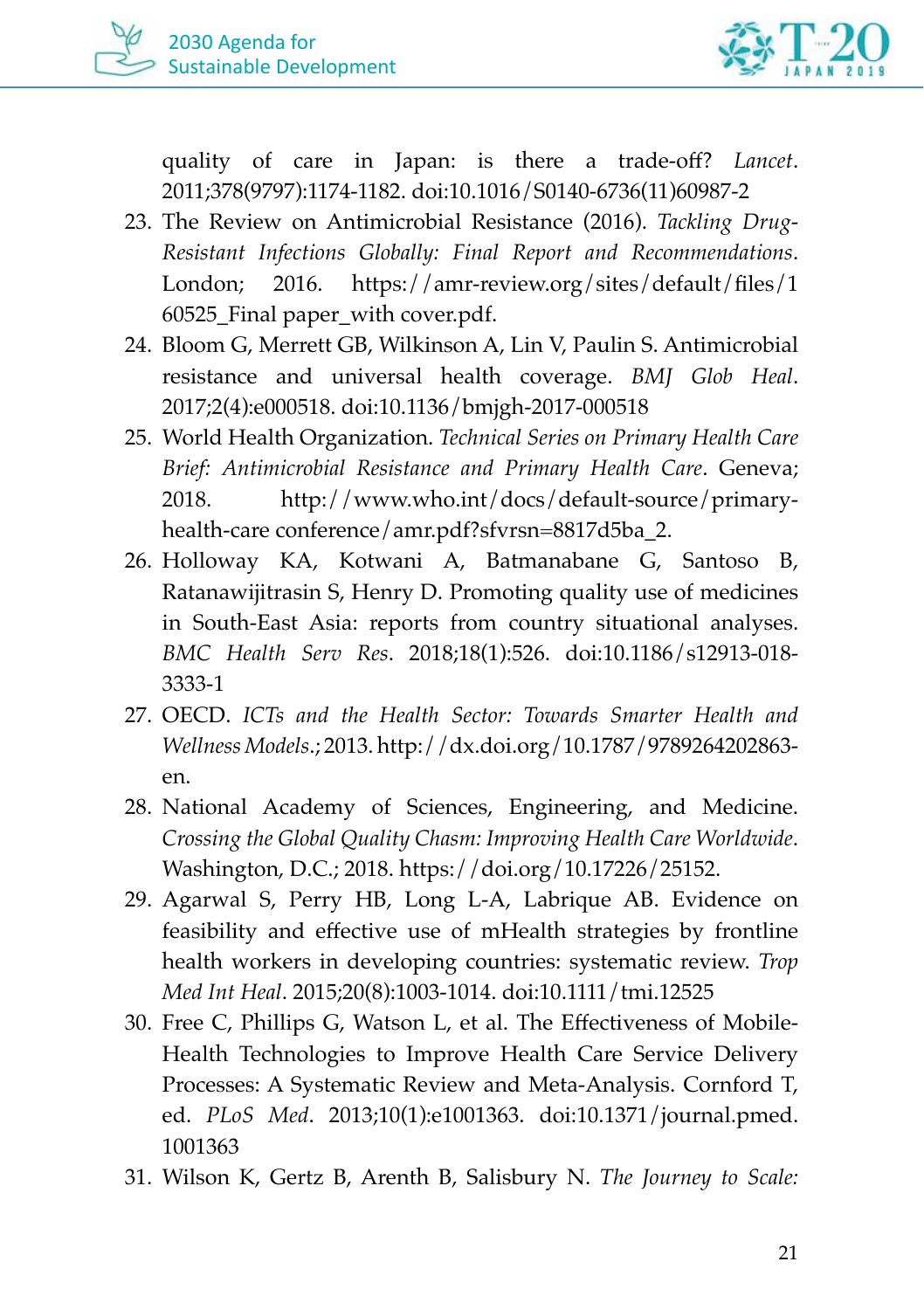

*Moving Together Past Digital Health Pilots*. Seattle; 2014.

- 32. Bloom G, Berdou E, Standing H, Guo Z, Labrique A. ICTs and the challenge of health system transition in low and middle-income countries. *Global Health*. 2017;13(1):56. doi:10.1186/s12992-017- 0276-y
- 33. Balasubramaniam P, Rao N, Sharma G, et al. *Innovations for Universal Health Coverage: A South-South Collaboration to Transform Health Systems in Africa and India*. New Delhi; 2018. http:// opendocs.ids.ac.uk/opendocs/handle/123456789/14180.
- 34. United Nations General Assembly. *Resolution Adopted by the General Assembly on Work of the Statistical Commission Pertaining to the 2030 Agenda for Sustainable Development (A/RES/71/313), Annex*. Geneva; 2017.
- 35. United Nations. *Global Indicator Framework for the Sustainable Development Goals and Targets of the 2030 Agenda for Sustainable Development*. Geneva; 2018. https://unstats.un.org/sdgs/ indicators/Global Indicator Framework after refinement\_Eng. pdf.
- 36. World Health Organization. *Tracking Universal Health Coverage: 2017 Global Monitoring Report*.; 2017.
- 37. UHC 2030. Statement on sustainability and transition from external funding. https://www.uhc2030.org/fileadmin/ uploads/uhc2030/Documents/About\_UHC2030/UHC2030\_ Working\_Groups/2017\_Transition\_working\_group\_docs/ UHC2030\_Statement\_on\_sustainability\_and\_transition\_ Oct\_2018.pdf. Published 2018. Accessed February 16, 2019.
- 38. G20 Health Ministers. *Declaration: G20 Meeting of Health Ministers*. Buenos Aires; 2018.
- 39. World Health Organization. *Towards a Global Action Plan for Healthy Lives and Well-Being for All: Uniting to Accelerate Progress towards the Health-Related SDGs*. Geneva; 2108.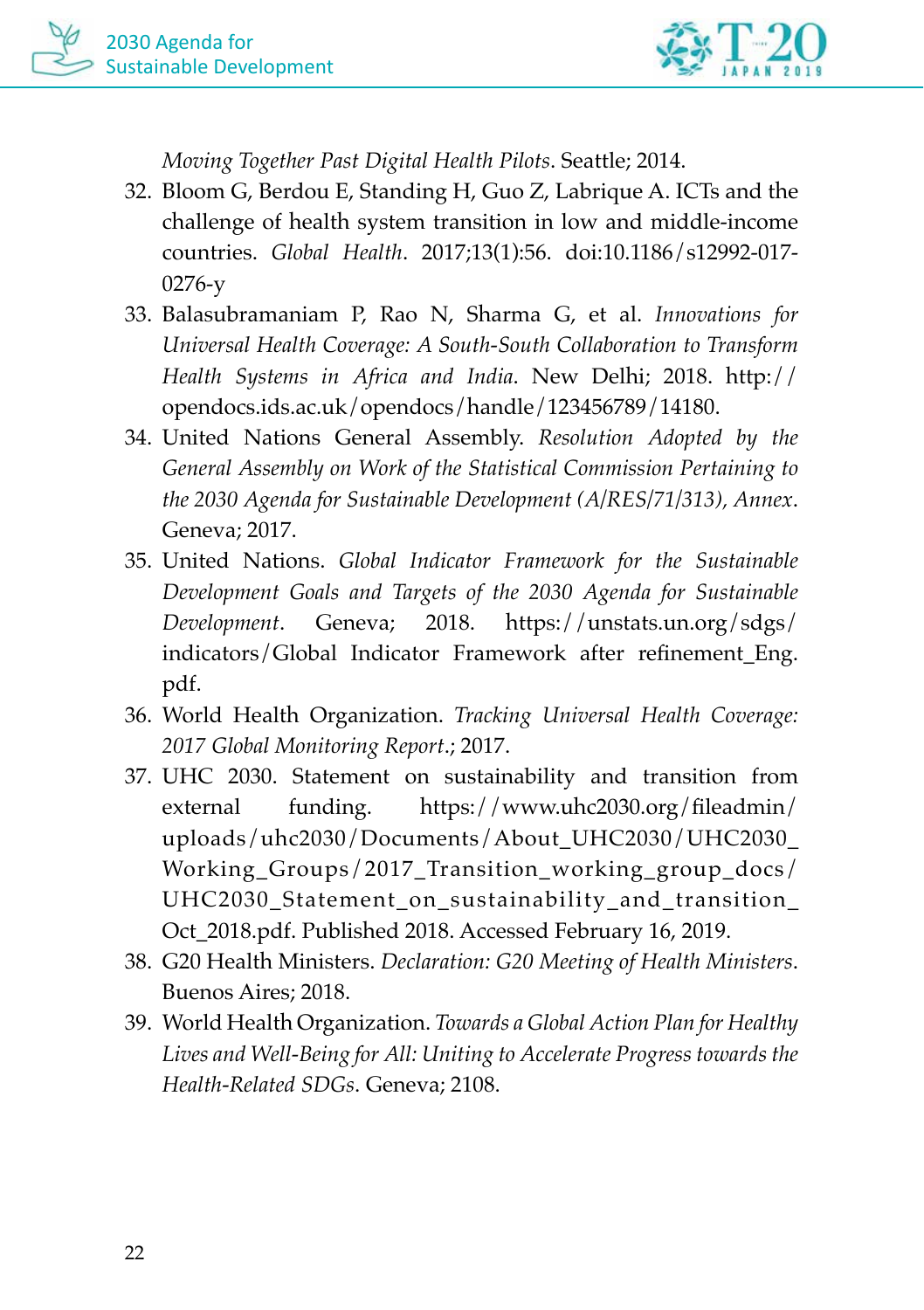



# **Appendix**

#### **Acknowledgments**

We thank members of the Working Group for the generation and discussion of the content and review and comments by other expert contributors, as listed below.

The authors however bear sole responsibility for this Policy Brief.

Working Group members:

| Name                 | Affiliation                                                                                                           |
|----------------------|-----------------------------------------------------------------------------------------------------------------------|
| Pascale Allotey      | United Nations University<br>International Institute for Global<br>Health (UNU-IIGH)                                  |
| Agnes Binagwaho      | University of Global Health<br>Equity                                                                                 |
| Gerald Bloom         | Institute of Development Stud-<br>ies                                                                                 |
| Mina Chiba           | Waseda University                                                                                                     |
| Tomoko Fukuda        | Japanese Organization for Inter-<br>national Cooperation in Family<br>Planning (JOICFP) as represen-<br>tative of C20 |
| Piya Hanvoravongchai | Chulalongkorn University                                                                                              |
| Reiko Hayashi        | National Institute of Population<br>and Social Security Research,<br>Japan                                            |
| Ayako Honda          | Sophia University                                                                                                     |
| Mihoko Kashiwakura   | Bill & Melinda Gates Foundation                                                                                       |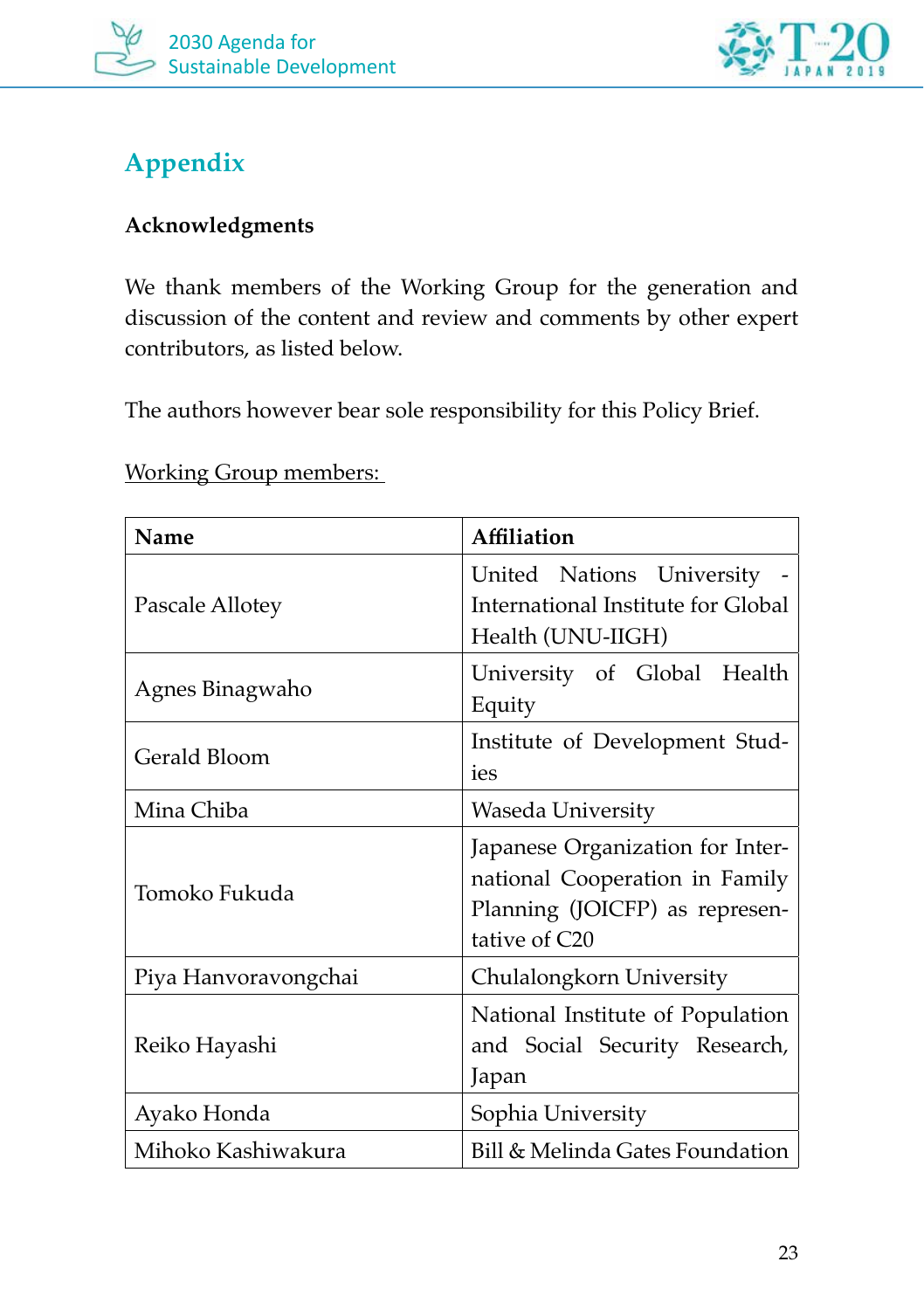

| Yasushi Katsuma           | Waseda University                                                                                          |
|---------------------------|------------------------------------------------------------------------------------------------------------|
| Masako Kikuchi            | <b>JICA Research Institute</b>                                                                             |
| Sengchanh Kounnavong      | Lao Tropical and Public Health<br>Institute                                                                |
| Soonman Kwon              | Seoul National University                                                                                  |
| Gabriel M Leung           | The University of Hong Kong                                                                                |
| Saeda Makimoto            | <b>JICA Research Institute</b>                                                                             |
| Walaiporn Patcharanarumol | International Health Policy Pro-<br>gram (IHPP), Ministry of Public<br>Health, Thailand                    |
| Krishna D. Rao            | Johns Hopkins University                                                                                   |
| Gaurav Sharma             | Global Development Centre<br>(GDC), Research and Informa-<br>tion System for Developing<br>Countries (RIS) |
| Tomohiko Sugishita        | Tokyo Women's Medical Univer-<br>sity                                                                      |
| Jason Dean-Chen Yin       | The University of Hong Kong                                                                                |
| Yuta Yokohori             | National Center for Global<br>Health & Medicine(NCGM)                                                      |

## Expert contributors:

| Name            | Affiliation                                      |
|-----------------|--------------------------------------------------|
| J.N. Ahamarshan | Independent researcher                           |
| Hirotsugu Aiga  | Japan International Cooperation<br>Agency (JICA) |
| Sandro Galea    | <b>Boston University</b>                         |